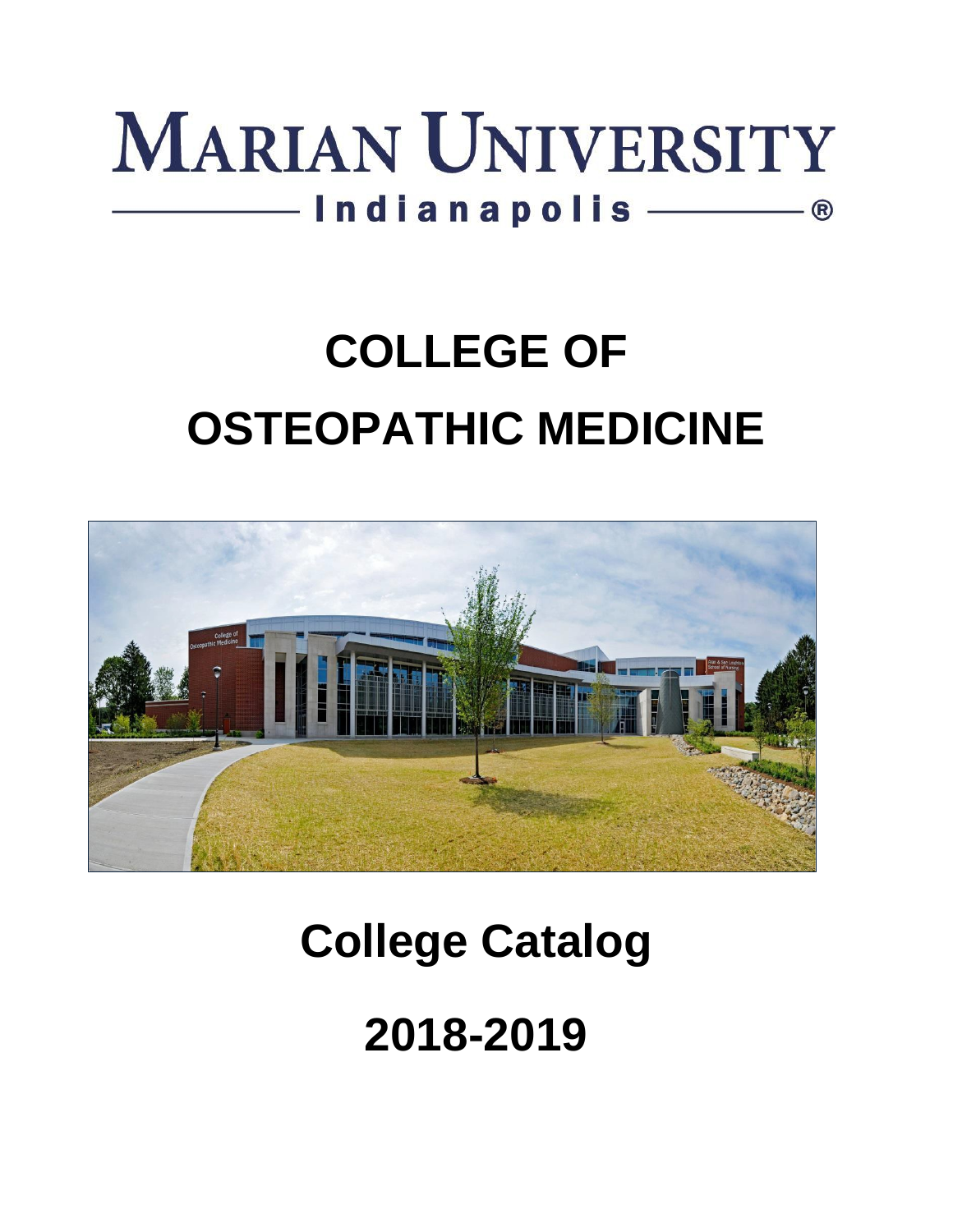#### **PREFACE**

The Marian University *Graduate Catalog* includes specific policies and procedures related to all graduate students at Marian University, so it will be referenced throughout this document. The Marian University College of Osteopathic Medicine (MU-COM) *College Catalog* is a supplement to the Marian University *Graduate Catalog.* MU-COM also publishes a *Student Handbook* that contains additional information about policies and procedures specifically related to MU-COM.

All inquiries regarding the MU-COM Catalog should be directed to the Office of the Dean at 317.955.6296. Any recommendations for additions, deletions, or changes must be submitted in writing to the MU-COM Dean. Final approval is by the Provost of Marian University.

#### **CONTACT INFORMATION**

Marian University College of Osteopathic Medicine 3200 Cold Spring Road Indianapolis, IN 46222-1997 317.955.6296 <http://www.marian.edu/osteopathic-medical-school>

Note: MU-COM reserves the right to change the curriculum (courses or clinical sites), tuition/fees, administration, or any phase of school activity without notice.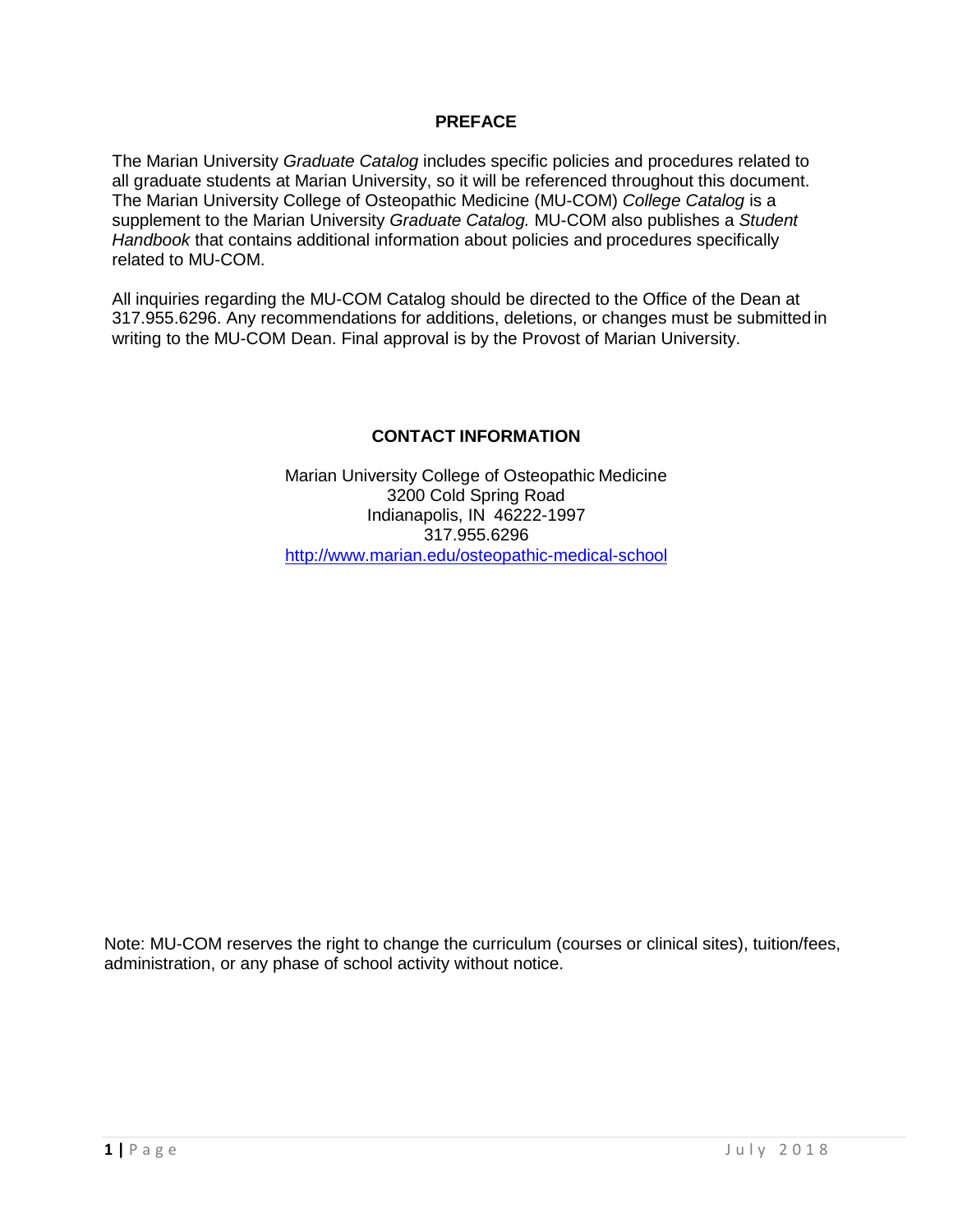#### **TABLE OF CONTENTS**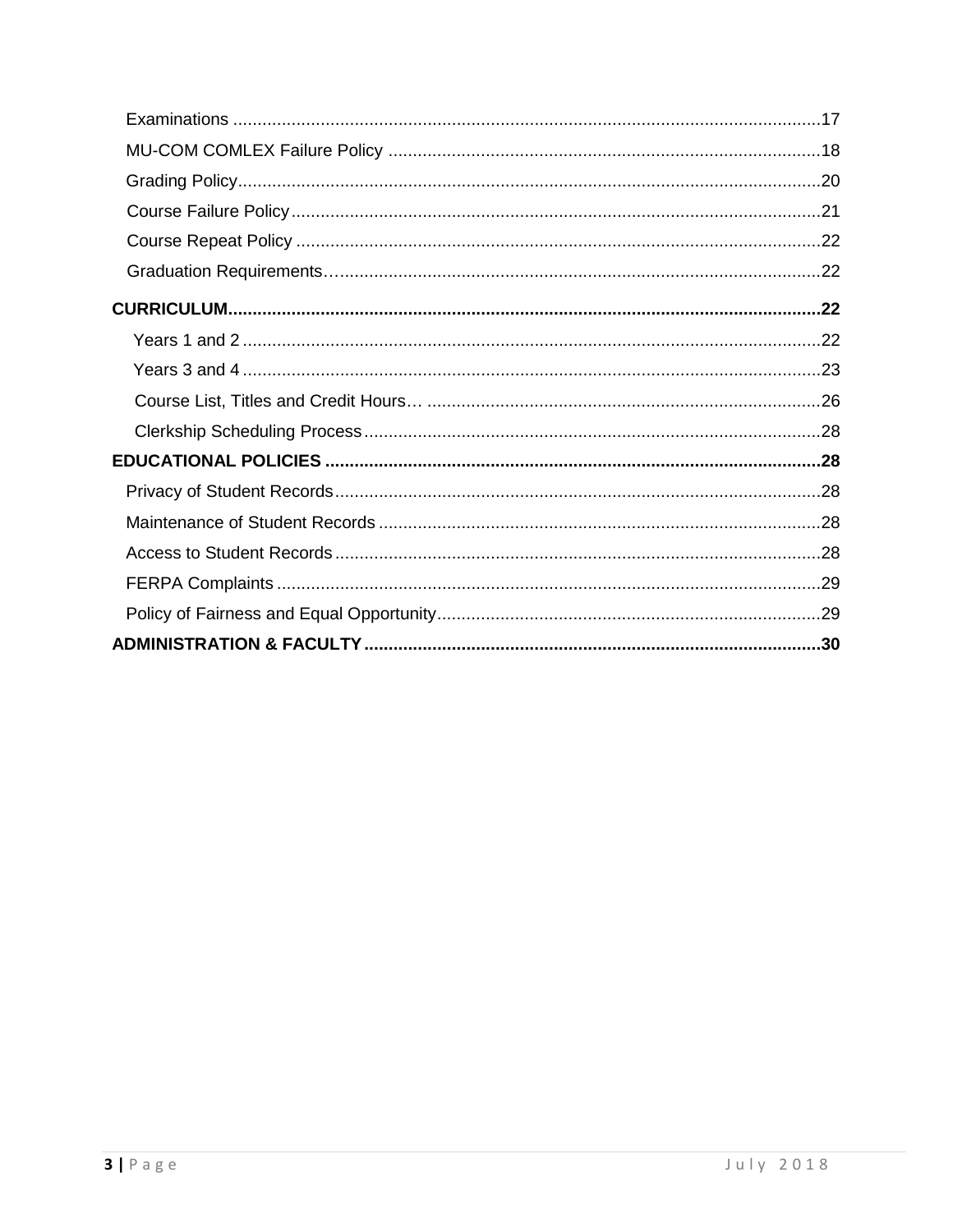#### **MESSAGE FROM THE DEAN OF MARIAN UNIVERSITY COLLEGE OF OSTEOPATHIC MEDICINE**

#### **Donald Sefcik, DO, MBA**

What an exciting time this is in health care, especially at Marian University!

Our faculty and staff were recruited from across the United States to develop a blended curricular model that prepares our students for a successful medical career. The systems-based curriculum exposes students to early clinical scenarios and integrates the biomedical sciences with clinical application.

Our President, Daniel J. Elsener, and every member of our Board of Trustees, work tirelessly to provide the infrastructure and resources we need to achieve our future goals. Together we have developed a clinical network of over 125 different sites that expose our students to a variety of clinical settings and specialties. We've constructed the Center for Health Sciences, a state-ofthe-art learning environment that enhances student success. We've also attracted dynamic educators and researchers to prepare students to be leaders in the healthcare community.

In collaboration with the Leighton School of Nursing, which is also located in the Center for Health Sciences, we developed new graduate-level programs that will advance training in a truly interprofessional environment. This will allow our medical and nursing students to train in an environment that mirrors future clinical experiences. Together, we will become leaders in establishing more effective and efficient models to deliver a whole person approach to the treatment of patients.

Our diverse student body comes to Indianapolis from across Indiana, the United States, and beyond. They bring strong academic metrics, talents, and experiences to a learning environment focused on student success. The diverse nature of each class is essential to educating medical students in an environment where they can learn from one another and develop skills essential to becoming great physicians.

MU-COM is a wonderful place, with wonderful people, in a growing and vibrant city. The future is ours to create.

Sincerely,

Donald Sefcik, DO, MBA Dean, College of Osteopathic Medicine Vice President of Health Professions Marian University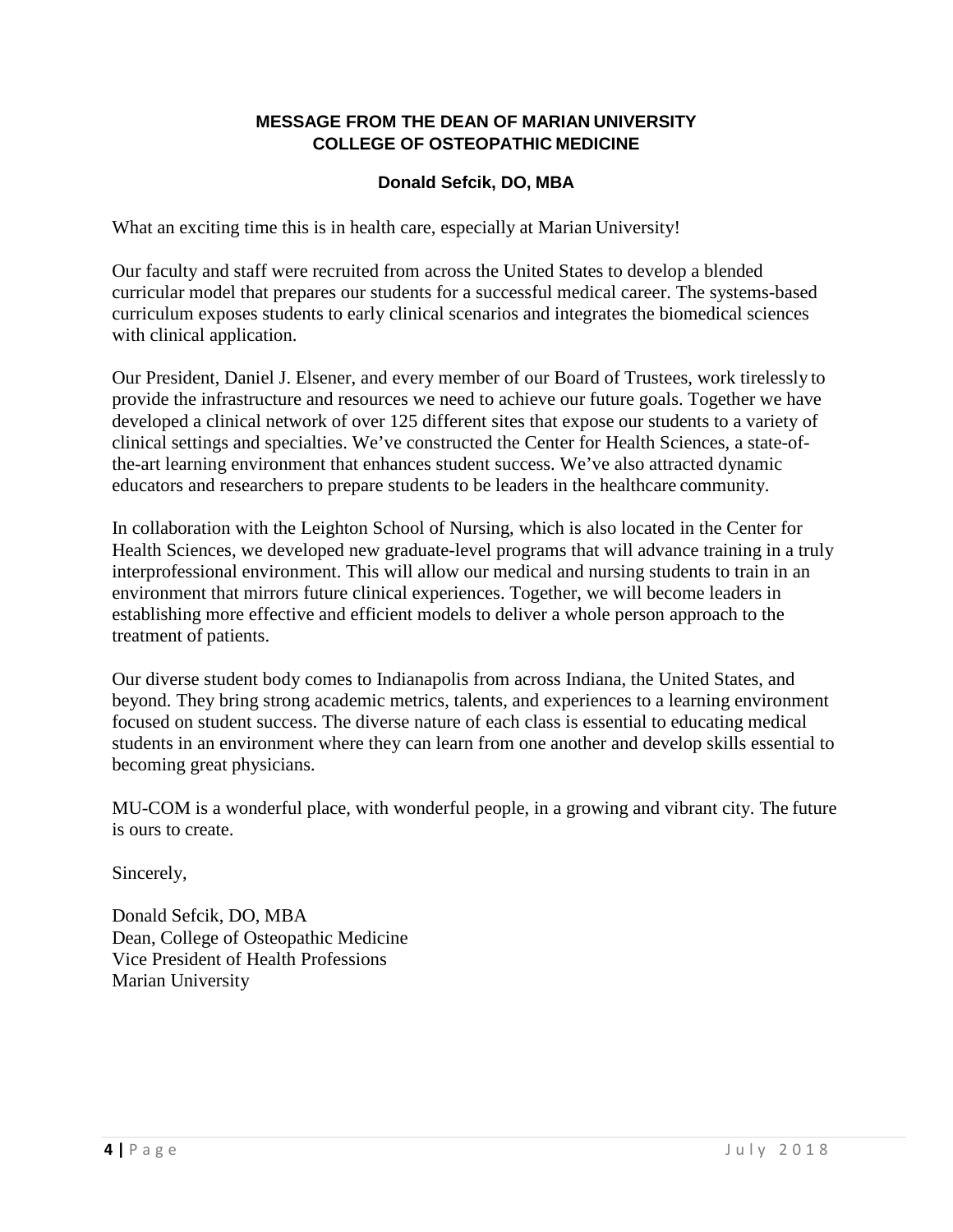#### **ACADEMIC CALENDAR 2018-2019**

- August 6 1st Year Orientation August 12 White Coat Ceremony September 3 Labor Day (no classes)<br>November 22-23 Thanksqiving Recess (n December 21 Semester Ends December 22 – January 6 Holiday Break January 7 2nd Semester Classes Begin April 19 **Good Friday (no classes)**
- <span id="page-5-0"></span>July 1 Semester Begins for 3<sup>rd</sup> and 4<sup>th</sup> Year Students August 9 Classes Begin for 1<sup>st</sup> Year Students<br>
August 10 2nd Year Orientation 2nd Year Orientation August 13 Classes Begin for 2<sup>nd</sup> Year Students Thanksgiving Recess (no classes) January 21 **Martin Luther King Holiday (no classes)**<br>March 11-15 **Martin Luther King Holiday** (no classes) Spring Break May 24 **Semester Ends (1<sup>st</sup> and 2<sup>nd</sup> Year Students)**<br>June 30 **Semester Ends (3<sup>rd</sup> and 4<sup>th</sup> Year Students)** Semester Ends ( $3<sup>rd</sup>$  and  $4<sup>th</sup>$  Year Students)

In Years 1 and 2, students are expected to attend and engage in all educational activities. In Years 3 and 4, students must follow the required schedule at clinical sites. Clinical sites do not observe Marian University's schedule for breaks and holidays. Clerkship start and end dates may vary based on the location.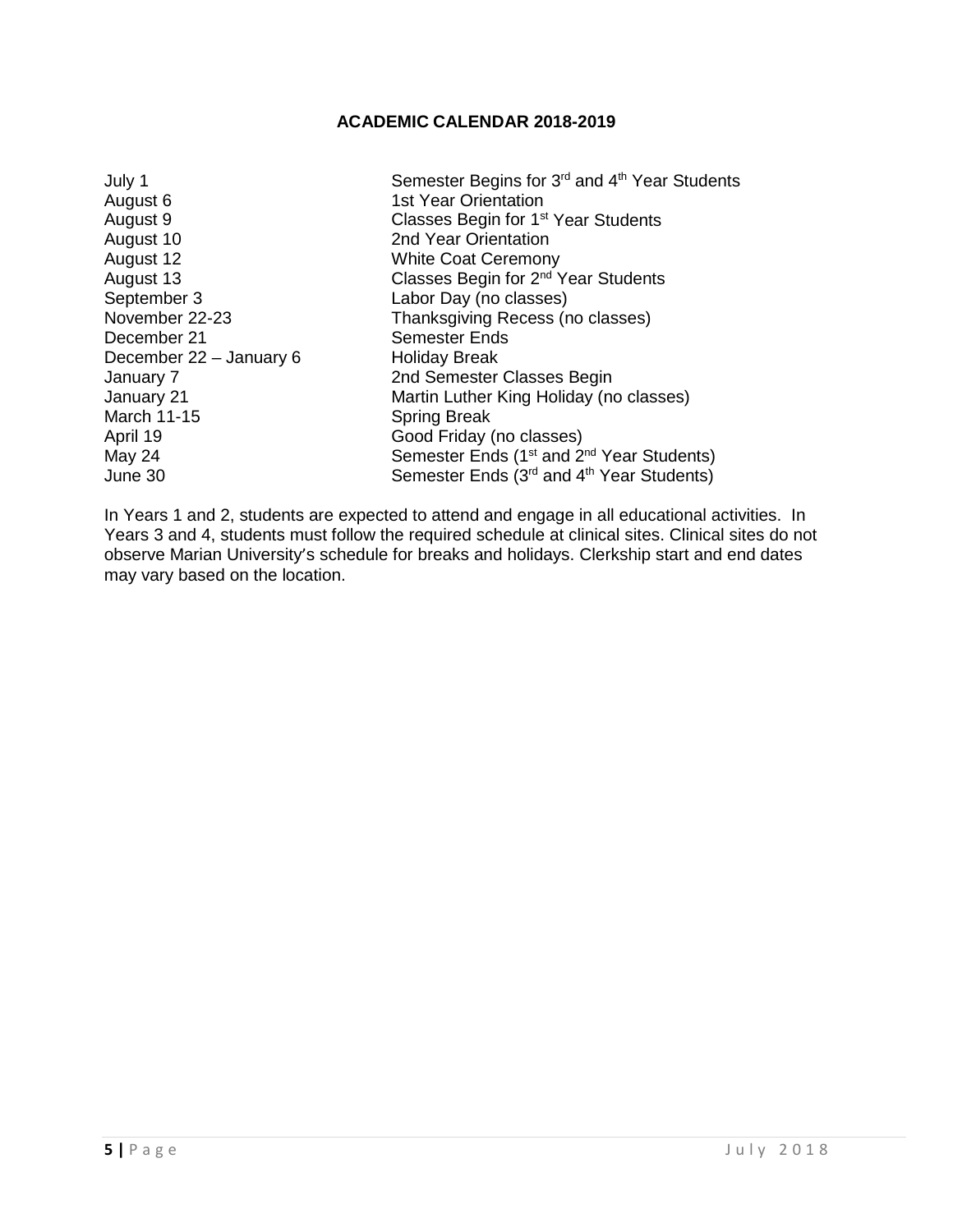#### **ABOUT THE COLLEGE OF OSTEOPATHIC MEDICINE AND OSTEOPATHIC PROFESSION**

#### <span id="page-6-0"></span>**MISSION**

*The Marian University College of Osteopathic Medicine is a Catholic medical institution built on the inspired vision and values of our Franciscan heritage, and dedicated to preparing osteopathic physicians who are committed to the complete healing of individuals' bodies, minds, and spirits. This institution is committed to serving the people of Indiana and to developing osteopathic physicians through research, service, and teaching.*

Marian University's Board of Trustees recognized very early that there would be substantial synergy between our Franciscan Values and the Tenets of Osteopathic Medicine. These tenets state:

- 1. The body is a unit; the person is a unit of body, mind, and spirit.
- 2. The body is capable of self-regulation, self-healing, and health maintenance.
- 3. Structure and function are reciprocally interrelated.
- 4. Rational treatment is based upon an understanding of the basic principles of body unity, self-regulation, and the interrelationship of structure and function.

Hence, the mission of the Marian University College of Osteopathic Medicine is complementary both to the university's overall mission, vision, and values, and to the Tenets of Osteopathic Medicine.

#### **GOALS AND OBJECTIVES**

Consistent with the mission of Marian University, the College of Osteopathic Medicine will provide:

- A quality professional education program emphasizing osteopathic training through lifelong learning and scholarly activity in a caring, academic community. This community will include students from Indiana, the nation, and the world.
- An education that "profoundly transforms lives, society and the world" consistent with the sponsoring Catholic university's four core Franciscan values (dignity of the individual; peace and justice; reconciliation; and responsible stewardship) and the tenets of osteopathic medicine.
- A curriculum that promotes and measures student competencies with an emphasis on osteopathic clinical services in diverse populations of individuals and cultures, including the underprivileged and medically underserved, in local, regional, national and international environments.
- <span id="page-6-1"></span>• A commitment to actively support and encourage hospitals in Indiana and surrounding states in the expansion of graduate medical education either by increasing positions in existing residency and fellowship programs or by creating new programs.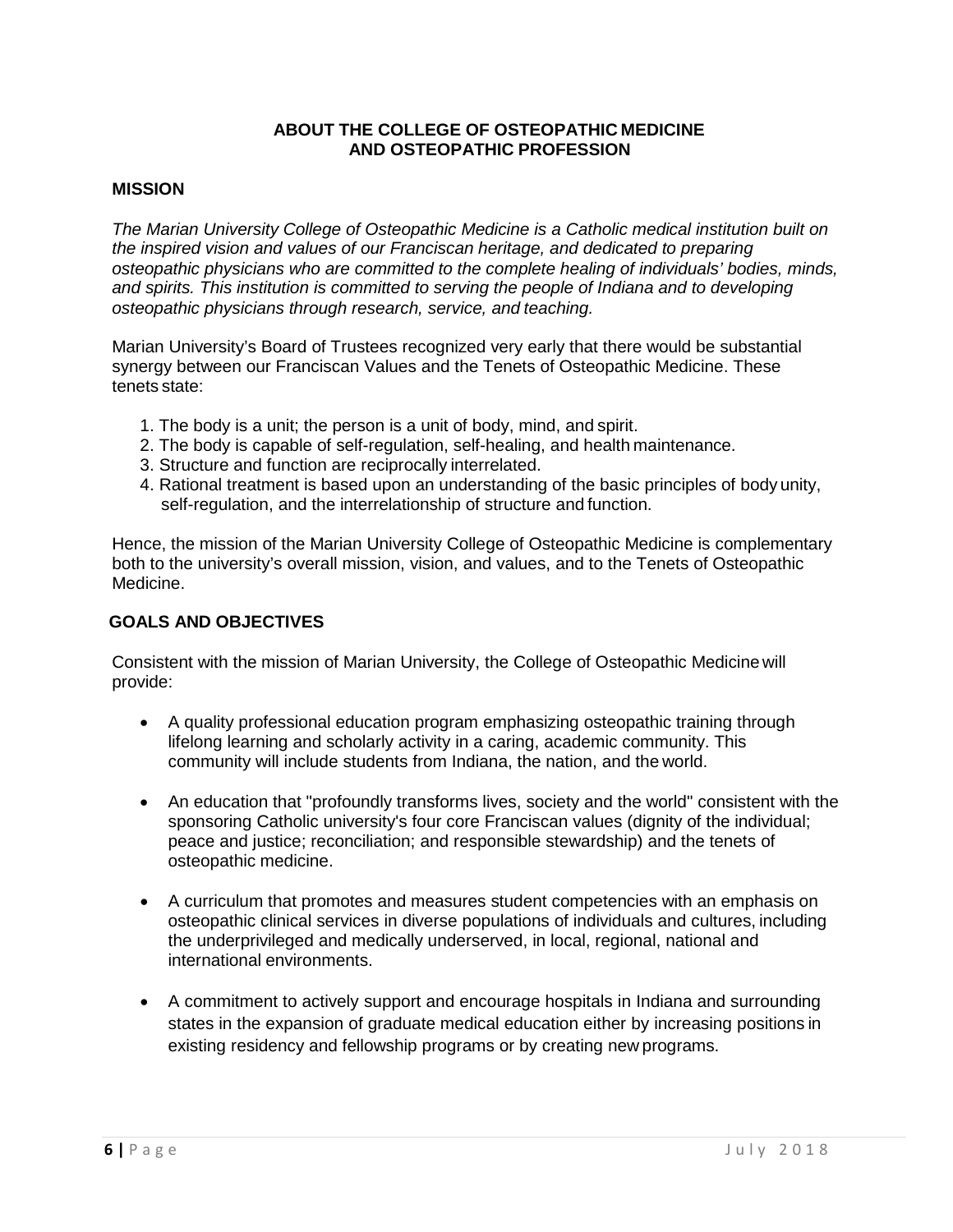#### **PHILOSOPHY OF OSTEOPATHIC MEDICINE**

Patients are more than just the sum of their body parts. That's why doctors of osteopathic medicine (DOs) practice a "whole person" approach to health care. Instead of just treating specific symptoms or diseases, osteopathic physicians concentrate on treating the whole patient.

Osteopathic physicians understand that all of the body's systems are interconnected and each may affect the others. They focus special attention on the musculoskeletal system, which reflects and influences all other body systems.

The musculoskeletal system makes up about two-thirds of the body's mass, and a routine part of the examination DOs give patients is a careful evaluation of these important structures. DOs know that the body's structure plays a critical role in its ability to function. They use their eyes and hands to identify structural problems and to support the body's natural tendency toward health and self-healing.

Osteopathic physicians also use their ears to listen. DOs help patients develop attitudes and lifestyles that don't just fight illness but also help prevent disease. Millions of Americans prefer this concerned and compassionate care and have made DOs their physicians for life.

#### **THE OSTEOPATHIC OATH**

I do hereby affirm my loyalty to the profession I am about to enter. I will be mindful always ofmy great responsibility to preserve the health and life of my patients, to retain their confidence and respect both as a physician and a friend who will guard their secrets with scrupulous honor and fidelity, to perform faithfully my professional duties, to employ only those recognized methods of treatment consistent with good judgment and with my skill and ability, keeping in mind always nature's laws and the body's inherent capacity for recovery.

I will be ever vigilant in aiding in the general welfare of the community, sustaining its laws and institutions, not engaging in those practices which will in any way bring shame or discredit upon myself or my profession. I will give no drugs for deadly purposes to any person, though it be asked of me.

I will endeavor to work in accord with my colleagues in a spirit of progressive cooperation and never by word or by act cast imputations upon them or their rightful practices.

I will look with respect and esteem upon all those who have taught me my art. To my college I will be loyal and strive always for its best interests and for the interests of the students who will come after me. I will be ever alert to further the application of basic biologic truths to the healing arts and to develop the principles of osteopathy which were first enunciated by Andrew Taylor Still.

#### <span id="page-7-0"></span>**ACCREDITATION**

The Commission on Osteopathic College Accreditation (COCA) granted full accreditation to the Marian University College of Osteopathic Medicine. MU-COM's next site visit is scheduled for 2024.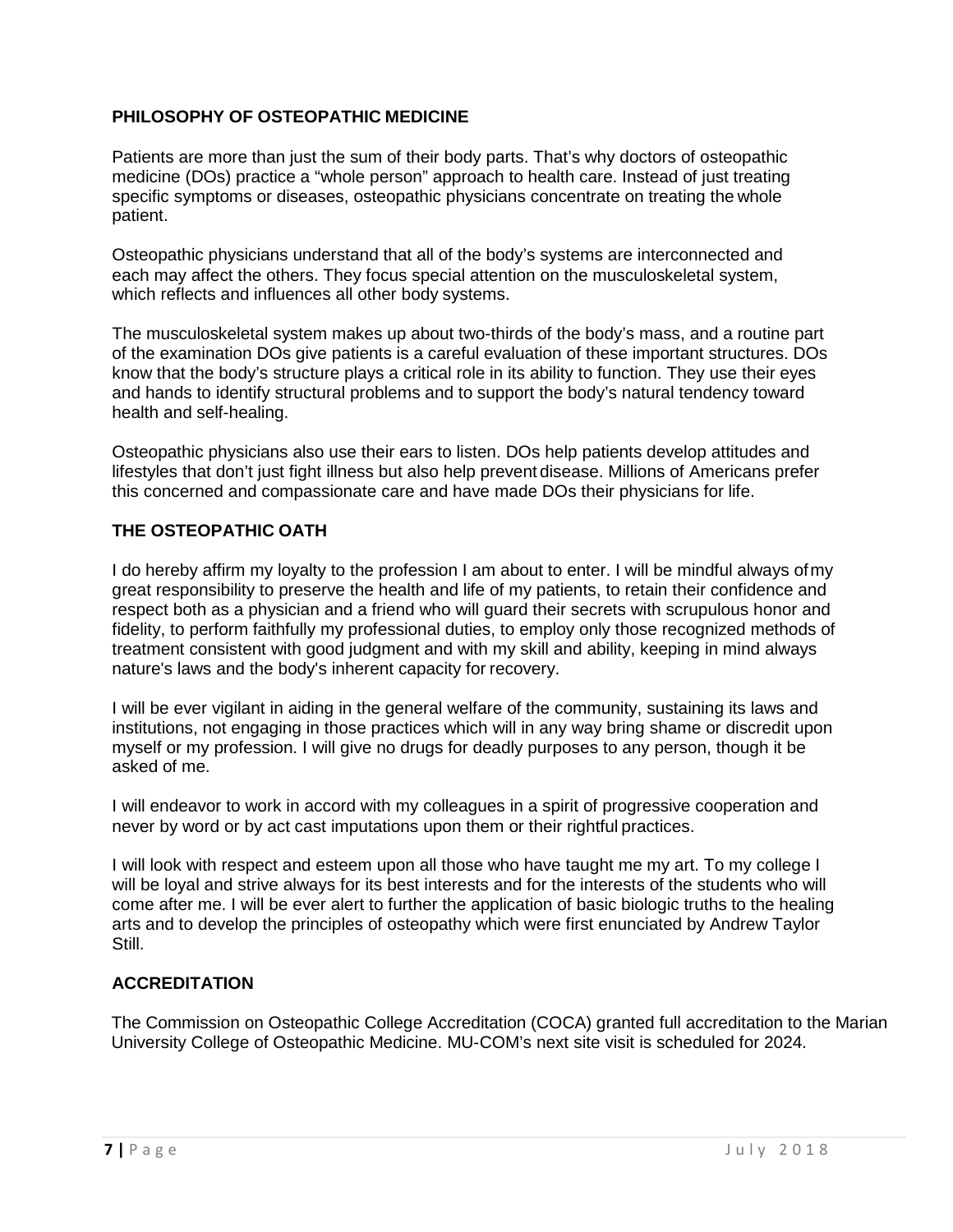#### **ADMISSIONS PROCESS**

Within a competitive environment, MU-COM uses multiple criteria to select the most qualified candidates from its applicant pool. Since a rolling admissions process is used, applications are reviewed and interview decisions are made during the admissions cycle. After interviews are conducted and the committee meets, students are notified of their status.

#### <span id="page-8-0"></span>**AACOMAS APPLICATION**

MU-COM participates with other osteopathic colleges in a centralized application processing service called the American Association of Colleges of Osteopathic Medicine Application Service (AACOMAS). An application may be submitted online at: [https://aacomas.liaisoncas.com.](https://aacomas.liaisoncas.com/)

To initiate the application process, applicants must apply directly to AACOMAS.

Applicants who have taken coursework and/or have earned a degree from a foreign institution must also submit to AACOMAS an evaluation of their foreign transcripts. An approved list of evaluation services is in the AACOM College Information Book (CIB).

#### <span id="page-8-1"></span>**APPLICATION DEADLINE**

All applicants are strongly urged to apply as early as possible to optimize the chance of success. The deadline for MU-COM applicants generally falls on February 1, but is subject to change annually.

Applicants who have their application sent to MU-COM through AACOMAS and who meet the minimum admissions requirements will be invited to submit the Supplemental Application and supporting documents. The last date for applicants to submit the Supplemental Application is March 1. Applicants should consult the AACOM College Information Book (CIB) for the most current, official deadlines. MU-COM begins reviewing applications as early as June of the year preceding matriculation.

#### <span id="page-8-2"></span>**SUPPLEMENTAL APPLICATION**

The Supplemental Application is available by invitation only. If invited, applicants will receive a unique username and password to access the MU-COM admissions portal.

The Supplemental Application process consists of the following:

- Completing the MU-COM Supplemental Application
- Submitting a non-refundable application fee
- Submitting a certification of authenticity and responsibility
- Submitting three required letters of recommendation
	- The first required recommendation must be from a premedical committee or academic advisor.
		- If a committee or advisor recommendation is not available, applicants should submit a recommendation letter from a science faculty member (preferably one with a lab).
	- The second required recommendation must be from a science professor (preferably one with a lab) familiar with the academic work of the applicant.
	- The third recommendation must be from a physician (DO preferred) who can speak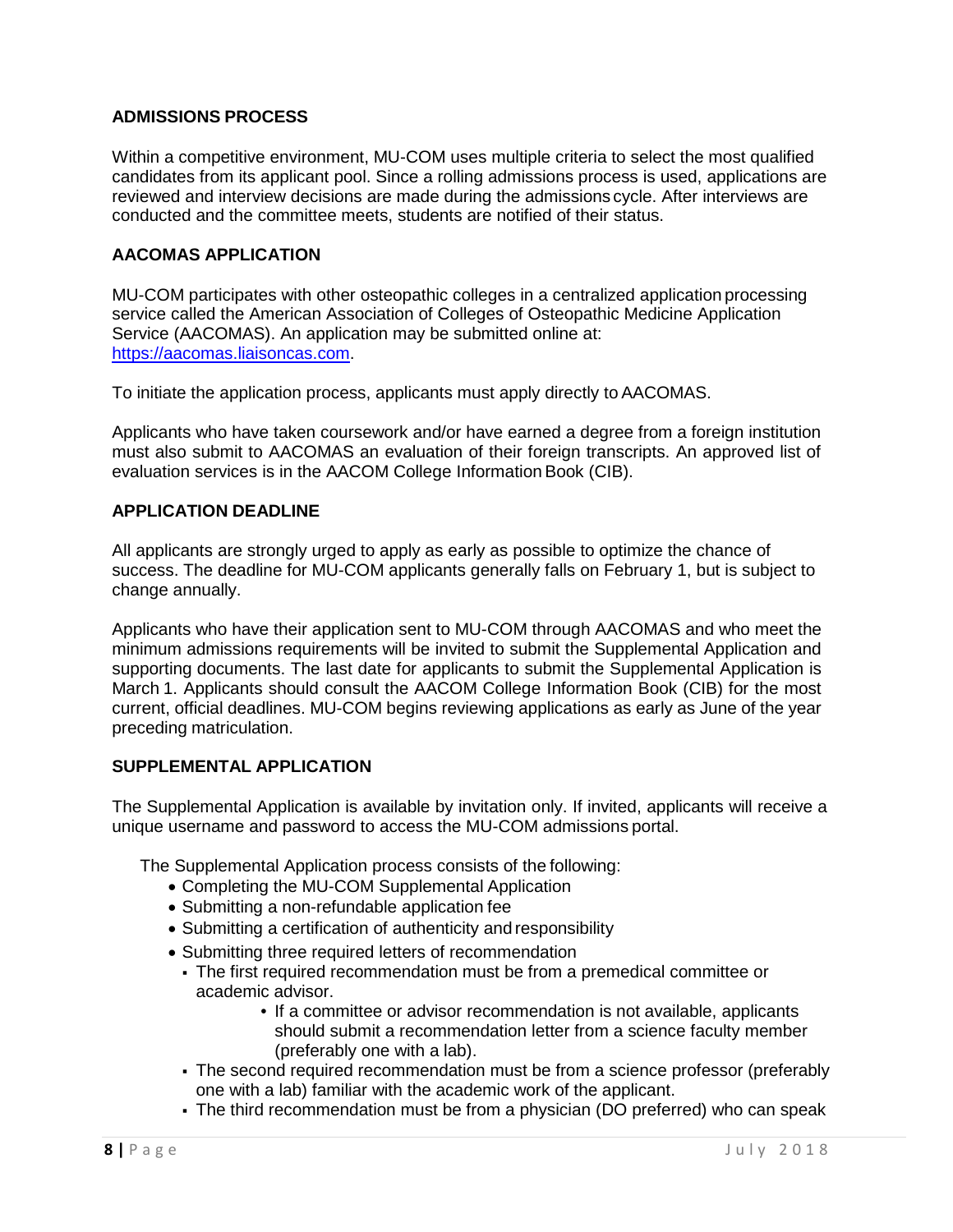to the applicant's ability to be a competent osteopathic physician. The preference is for the applicant to have shadowed the recommending physician.

All recommendation letters must be submitted electronically; paper recommendations are not accepted. The College welcomes minimal additional recommendations from those who are acquainted with the applicant's academic or professional ability. All recommendation letters must be originals on professional or college/university letterhead, signed by the evaluator and submitted directly to the Office of Enrollment Management—or via an approved online repository such as Interfolio or VirtualEvals. The MU-COM Admissions Committee does not review letters written by a relative.

Once the Office of Enrollment Management receives the Supplemental Application and all required supporting materials, the applicant's file is reviewed to determine eligibility for an interview.

If the applicant accepts the interview, she/he visits the campus to meet with several members of the faculty and administration. The applicant also joins other applicants in this process. Information sought during the interview includes not only the applicant's academic history and knowledge, but also an assessment of personal qualities that demonstrate the potential to become a quality osteopathic physician. These include such areas as non-cognitive competencies, personal record of accomplishment, health care experience, rural or underserved orientation, community service, personal goals, and other information that reflects her/his preparedness for professional training and a medical career.

At the conclusion of the interviews, the interviewers forward their recommendation to the Admissions Committee. The Admissions Committee may make any of the following decisions: accept, deny, or place the applicant on an alternate or hold list.

#### **Supplemental Application Fee**

A nonrefundable fee of \$100.00 is payable by credit card upon submission of the supplemental application for admission.

#### **DEPOSIT FEES**

A nonrefundable seat deposit fee of \$1,000.00 is payable, per AACOMAS guidelines, after an applicant has been accepted to MU-COM. Payment is credited toward the tuition fee upon matriculation. A nonrefundable tuition deposit fee of \$2,000 is payable by May 1. Payment is credited toward the tuition fee upon matriculation.

#### <span id="page-9-0"></span>**PROFESSIONALISM IN THE PROCESS**

An applicant aspiring to become an osteopathic physician is expected to show integrity and professionalism throughout the application process, in her/his interactions with AACOMAS, and with each college of osteopathic medicine. The applicant's interactions will be considered in the acceptance process as well. Applicants must familiarize themselves with the admissions requirements and procedures, meet all deadlines, report and update any changes to the application, attend all interviews, be accurate and complete in their application, disclose completely all information requested, and withdraw from all other medical schools when they have made a final decision on the medical school they plan to attend. Any falsification or misinformation is a reason for rejection or dismissal.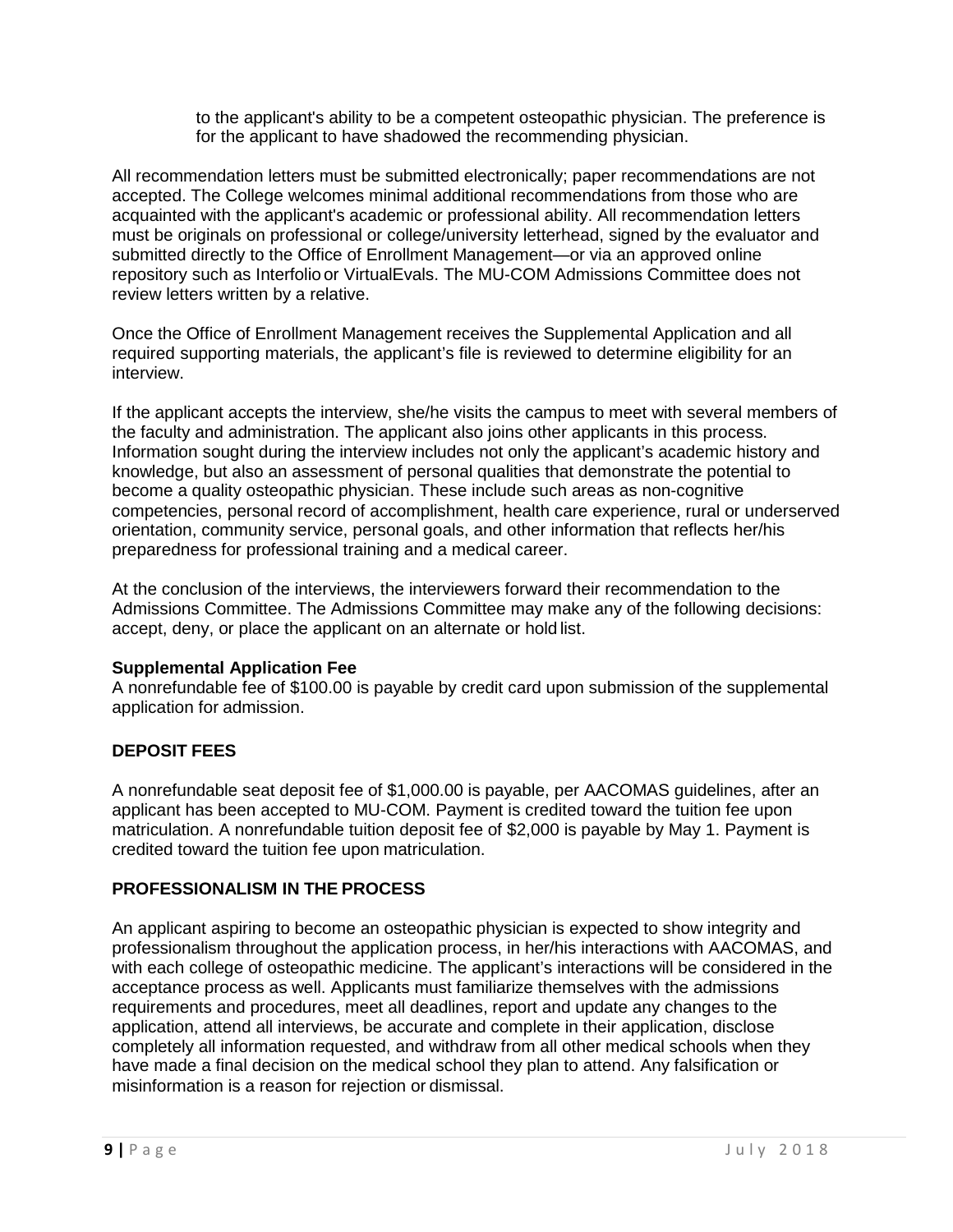#### **MINIMUM REQUIREMENTS FOR ADMISSION <sup>1</sup>**

Applicants must complete and demonstrate a mastery of the subject matter in biology, physics, organic chemistry, inorganic chemistry, English, biochemistry, sociology, and psychology. The applicant's grade point average (GPA) in required courses weighs heavily in the admissions consideration. Applicants are required to take the Medical College Admissions Test (MCAT). In addition to demonstrated knowledge, acceptance is also based on the interview process. The applicant's ability to demonstrate a history of compassion, empathy, dedication and interest in patient care is considered. Applicants with a specific interest in primary care or rural practice are desired. Qualities that reflect the applicant's ability to adapt to a rigorous academic environment and to a future as a medical professional provide an advantage in the application process.

*1This information is subject to change at the discretion of the Admissions Committee. Please refer to the MU-COM website at [www.marian.edu/osteopathic-medical-school f](http://www.marian.edu/osteopathic-medical-school)or the most up-to-date information.*

Applicants for admission must meet the following requirements **prior tomatriculation:**

- 1. Applicants must have completed 90 credit hours or three-fourths of the required credits for a degree in a college or university accredited by a regional accrediting body in order to be considered for an interview. All applicants must earn a baccalaureate degree **prior to matriculation**. An exception to the 90-hour requirement may be made if the college has a formal articulation agreement with MU-COM for a combined studies program, and all required courses in the combined studies degree have been completed. An exception to the baccalaureate degree requirement may be made when a terminal professional degree, which does not require a bachelor's, has been conferred. In this case, all preprofessional program prerequisites must be completed satisfactorily.
- 2. **GPA:** To be considered a competitive applicant to MU-COM, candidates should have achieved at least a 3.2 science and cumulative grade point average, on a 4.0 scale. Applicants with a GPA less than 3.2 are rarely accepted. The admissions process is highly competitive, and a higher grade point average (above 3.5) results in improved chances for acceptance. While persistence toward degree completion is scrutinized, MU-COM places emphasis on the last 120 credit hours and on the science and required courses when choosing between competitive applicants.
- 3. The required undergraduate courses for entry are:
	- **Biological Sciences**: One year with laboratory (8 credit hours/12 quarter hours)
	- **Physics**: One year with laboratory (8 credit hours/12 quarter hours)
	- **Inorganic Chemistry**: One year with laboratory (8 credit hours/12 quarter hours)
	- **Organic Chemistry**: One year with laboratory (8 credit hours/12 quarter hours)
	- **English**: One year (6 credit hours/8 quarter hours)
	- **Biochemistry**: One semester (3 credit hours/4 quarter hours)
	- **Sociology**: One semester (3 credit hours/4 quarter hours)
	- **Psychology**: One semester (3 credit hours/4 quarter hours)
	- Recommended: Three (3) additional science hours each from courses in **Molecular Biology and Genetics** to enhance the applicant's success in medical school). **Note:** Courses with equivalent content will be reviewed. MU follows the AACOMAS definition of science courses to determine science GPA and science hours. (See AACOMAS website)

*Note: The Admissions Committee can waive additional prerequisites at their discretion.*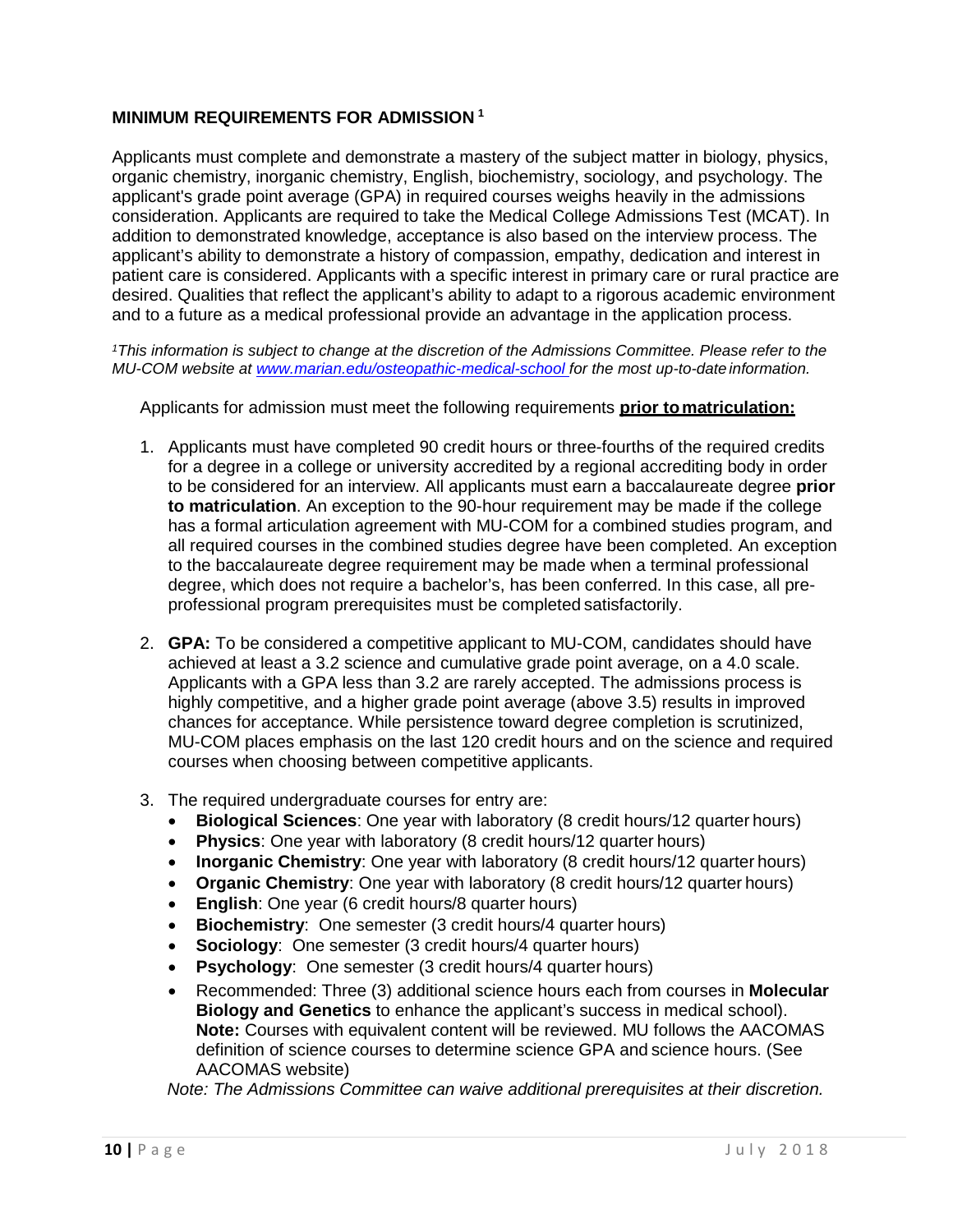The Marian University College of Osteopathic Medicine accepts advanced placement credit as long as such credit appears on the undergraduate transcript and indicates either specific subject credit (e.g. Organic General Chemistry - 4 units) or specific course credit (e.g. Chemistry 101 - 4 units). General advanced placement credit without such specifications is not accepted. Credits from CLEP examinations are not accepted.

- 4. **MCAT:** Applicants must submit scores from the MCAT. For the current admissions cycle, the College will accept MCAT scores from up to three years prior to the date of matriculation.
- 5. MU-COM also places a strong emphasis on the applicant's interview.
- 6. All applicants are required to meet the **Minimal Technical Standards for Admission**  (listed below). All applicants must affirm that they meet the standards. Any falsification or misinformation regarding the ability to meet technical standards is a reason for dismissal.
- 7. **Applicants must submit all required paperwork and meet all deadlines**. If paperwork is not submitted as required, the offer of admission may be retracted.

#### <span id="page-11-0"></span>**SELECTION PROCESS**

To be considered for an interview, an applicant must meet all the preceding admissions requirements. After the Office of Enrollment Management receives these materials, the applicant's file is reviewed to determine eligibility for an interview, based on the established criteria of the Admissions Committee. Each applicant who interviews with MU-COM will have the complete application reviewed by the Admissions Committee. Generally, an admissions decision will be provided to the applicant within two to three weeks of the interviewdate.

MU-COM reserves the right to deny admission to any applicant for any reason it deems sufficient. Matriculation will be denied to accepted applicants who have failed to maintain a satisfactory record of scholastic performance and/or personal conduct between the time of their acceptance and their matriculation at the MU-COM.

#### <span id="page-11-1"></span>**INTERNATIONAL STUDENT APPLICANTS**

Undergraduate coursework taken at a foreign institution must be evaluated for United States institution equivalence. Foreign coursework must be evaluated by any one of several services designated by AACOMAS for this purpose.

<span id="page-11-2"></span>Applicants who will require either an F-1 or J-1 Visa must contact the MU-COM Office of Enrollment Management for immigration requirements at the time of application. At a minimum, the requirements include official, first source transcripts from previous institutions attended, MCAT, a statement of financial proof, and citizenship documents. In addition, scores from standardized tests as may be required by the educational institution such as the Test of English as a Foreign Language (TOEFL). Marian University's Office of Admissions is responsible for processing immigration documents in concert with the MU-COM Director of Enrollment Management.MU-COM will not accept transfer students from international schools.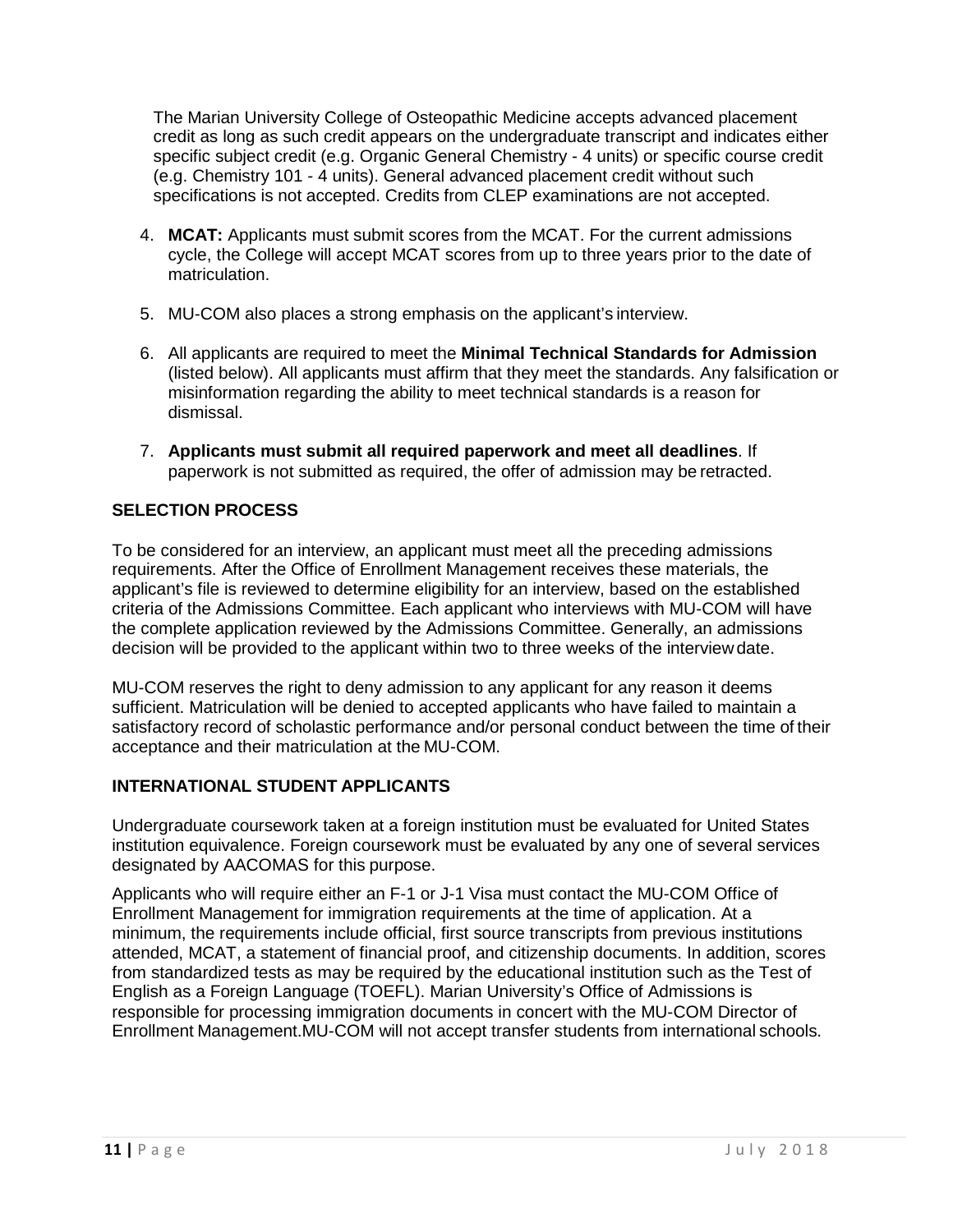#### **TRANSFER APPLICANTS**

MU-COM accepts transfer applicants in very rare circumstances only. All transfer students are required to meet the mission statement principles and the educational goals of MU-COM as published in the Student Handbook and Catalog. These goals are consistent with the overall mission of the Marian University.

Transfer applicants must be in good academic standing at an accredited (COCA or LCME) medical school at the time of transfer to MU-COM, must complete a minimum of the last two years of training at MU-COM, must show extreme need for the transfer, and if leaving a medical college to transfer, must have a letter of eligibility to transfer from the dean at the prior college attended. The transfer applicant must be eligible for continued attendance or for re- admission to their current/prior medical school to be eligible for consideration. Applicants must have a written letter from the prior medical college documenting eligibility for continued attendance, reason for transfer request, and level of prior coursework completion. Students are not accepted to transfer in the middle of an academic year. In reviewing course equivalencies the Dean and Assistant/Associate Deans will review the Transcript prior to acceptance. The final decision will be made by the MU-COM Dean.

Course equivalency determination may require communication with the medical college from which the student is transferring and a review of the published course description. In the case of transfers from an LCME accredited allopathic medical school, MU-COM will require a minimum of 200 additional contact hours in training for osteopathic manipulative medicine, physical diagnosis, and osteopathic philosophy of care. A letter delineating the course equivalency for transfer courses accepted will be placed in the file of the transfer applicant as a part of the permanent record. The courses will be listed on the transcript; however, credit will be designated as granted by the original institution.

#### <span id="page-12-0"></span>**MINIMAL TECHNICAL STANDARDS FOR ADMISSION**

The requirements to succeed at MU-COM are those necessary to successfully complete the curriculum. Students must be able to function in a variety of learning and clinical settings and quickly, accurately, and consistently learn and process data.

Osteopathic physicians utilize palpation as part of the osteopathic approach to treatment. Aspart of the educational process, MU-COM students must be able to tolerate palpation and palpating others in order to acquire the skills necessary for examination. This palpation is performed in a professional and appropriate manner. Acquiring the skills to palpate and examine patients requires a student to examine disrobed patients of both genders and is mandatory to successful completion of the curriculum at MU-COM. In physical diagnosis and osteopathic manipulative medicine laboratory experiences, as well as other clinical laboratories where skills are acquired, students are required to participate in the examination of fellow students of both genders who may be partially disrobed. Students will need to wear attire such as shorts and to partially disrobe for certain laboratory experiences. These are requirements for all students, regardless of cultural beliefs, in order for the student to acquire the skills necessary to practice medicine. Students who have any concerns regarding these requirements should discuss them with the Assistant/Associate Dean for Clinical Affairs prior to applying.

In addition to the above, the applicant must possess the abilities and skills in the followingfive areas: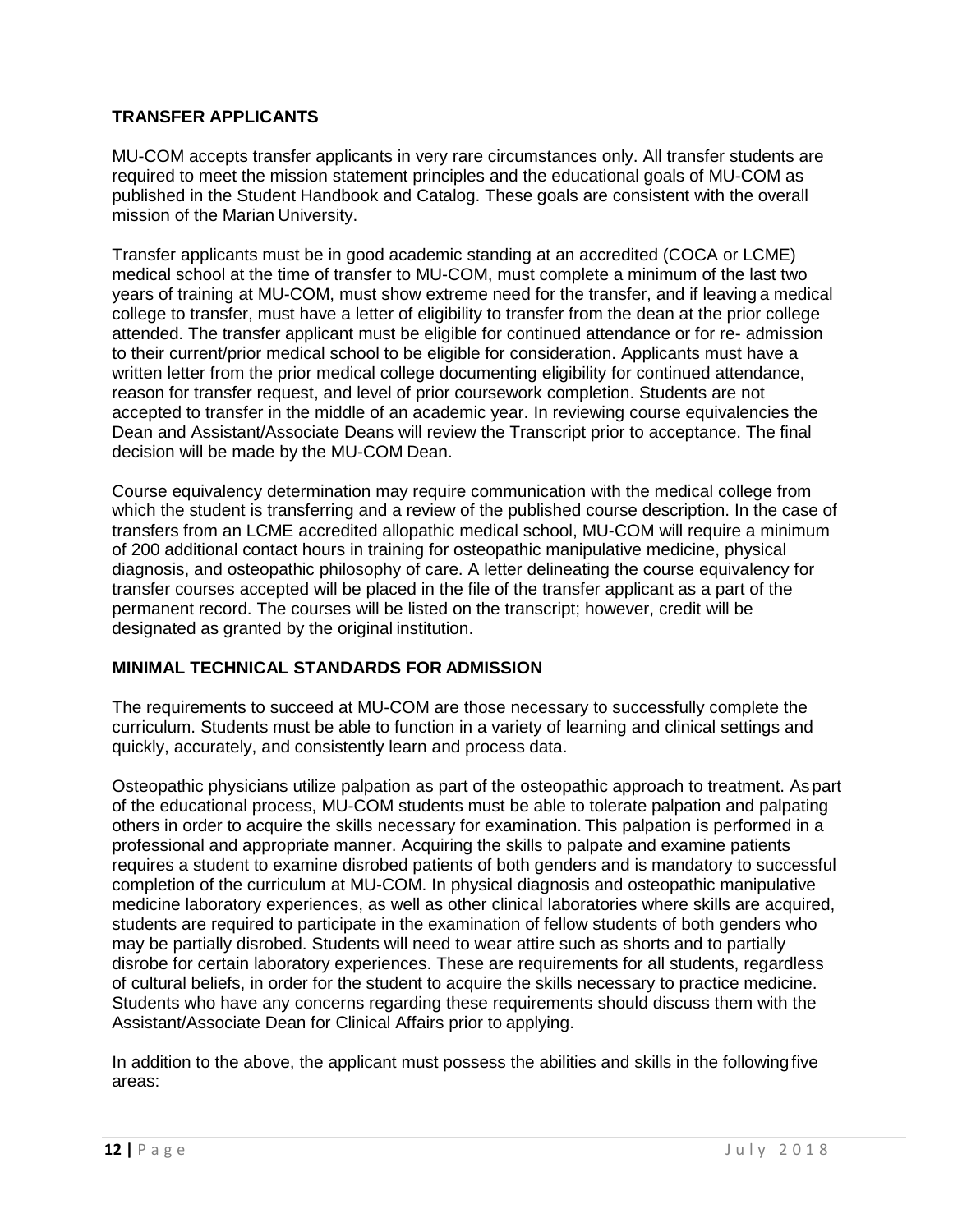#### **I. Observation**

The student must be able to visually observe laboratory demonstrations, microscopic tissue with the aid of the microscope, and published and computer based images used in laboratory demonstrations. The student must be able to visually and accurately observe physical signs and symptoms of a patient used in diagnosis and management. The use of a trained intermediary in such cases would not be allowed as the observations of another could be an influence on judgment and performance.

#### **II. Communication**

The student must be able to communicate effectively in English as the curriculum and clinical experiences are offered in English. Students are encouraged to learn other languages for medical communication; however, the MU-COM curriculum and assessments are delivered in English. MU-COM requires the functional ability to speak, hear, and observe patients in order to elicit accurate medical information. The student must be able to communicate effectively and efficiently in verbal and in written form with the patient and with all members of the health care team in order to successfully complete the curriculum.

#### **III. Motor**

Candidates must have sufficient motor function to elicit information from patients by palpation, percussion, and other diagnostic measures. The candidate must have sufficient motor function to carry out maneuvers of general and emergency care and of osteopathic manipulation. In addition, the delivery of osteopathic manipulation requires the use of extremities in palpation, positioning, and carrying out maneuvers of manipulation. These actions require fine and gross motor and sensory function, as well as the senses of touch and adequate vision for inspection.

#### **IV. Intellectual**

The candidate must have the ability to reason, calculate, analyze, measure, and synthesize information. The candidate must be able to comprehend, memorize, and recall a large amount of information without assistance to successfully complete the curriculum. The student must be able to gain knowledge through all types of learning materials and must be able to identify patterns, prioritize important information, solve problems, and make decisions in timed situations and in the presence of noise and distraction. This type of demonstrated intellectual ability must be performed in a rapid and time-efficient manner so as not to place patients in emergent conditions at risk.

#### **V. Behavioral and Social Attributes**

The candidate must have the emotional health needed for full use of his/her intellectual capabilities at all times. The emotional health required for effective communication and for professional, mature, sensitive, and compassionate patient/physician or patient/student relationships must be present. Candidates must be able to function effectively under stress and with physically taxing workloads. The candidate must have the emotional stability and motivation to deliver patient care and to make emergent decisions at all times. The ability to adapt to changing environments and stressful situations and to display compassion and integrity, while maintaining the necessary intellectual capacity to care for patients is one that is observed during the interview process and throughout the progress in medical school. An ability to demonstrate the emotional health necessary for the delivery of quality and safe medical care is mandatory throughout medical school.

**Individuals with Disabilities**: MU-COM is committed to providing accommodations for otherwise qualified students with disabilities whose disability will not preclude them from meeting the minimal technical standards necessary for degree completion. Reasonable and appropriate accommodations can be provided; the student, however, is required to function with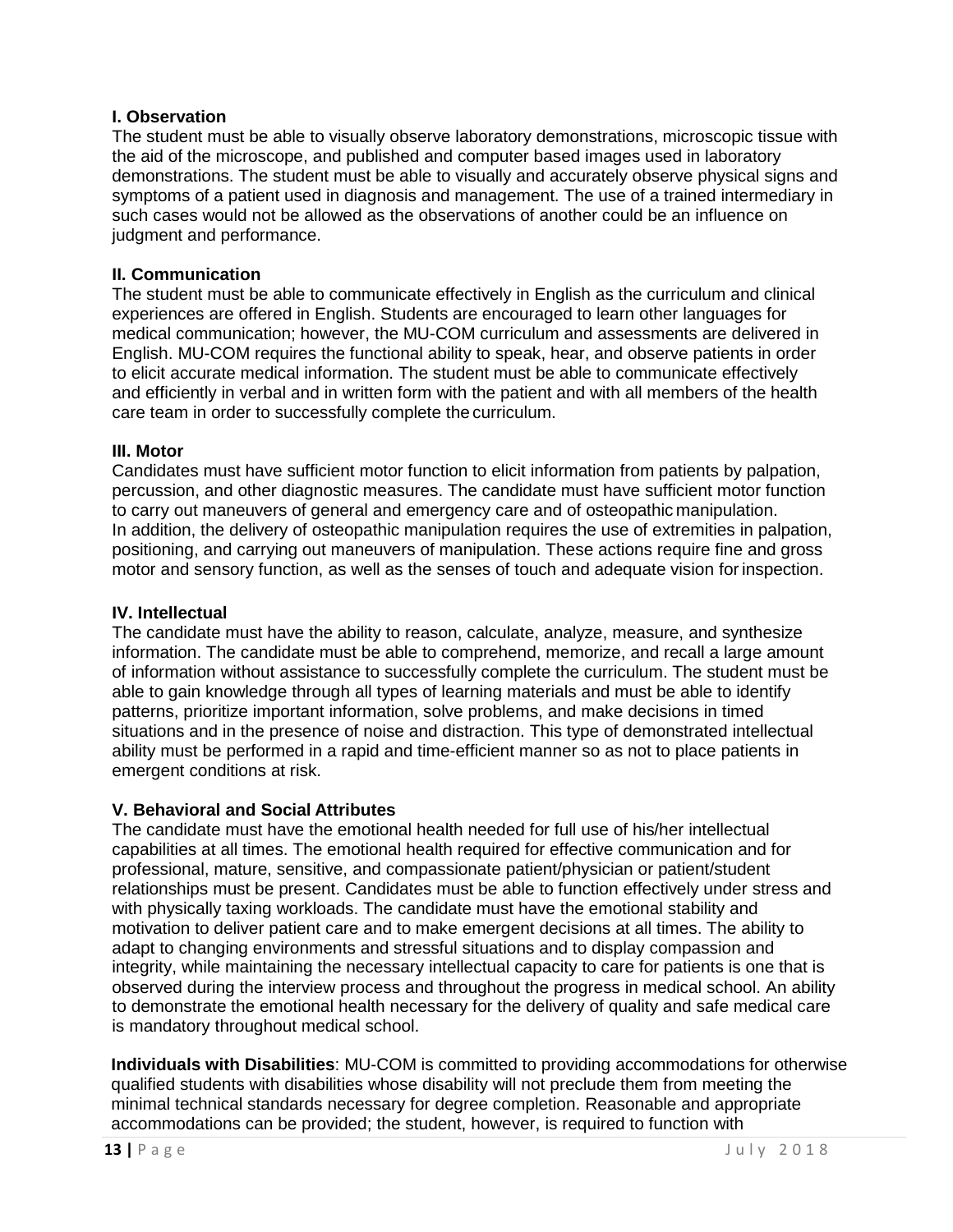independence and demonstrate proficiency in the skills described above that MU-COM holds as mandatory for the safe and effective practice of osteopathic medicine. MU-COM facilities are handicap accessible. MU-COM accommodations, in compliance with the Americans with Disabilities Act (ADA), are not necessarily equal to ADA accommodations implemented by outside entities, e.g. National Board of Osteopathic Medical Examiners.

**Self-Assessment and Meeting Technical Standards:** MU-COM is committed to providing the accommodations that will help make a student successful. MU- COM is also committed to a safe and effective environment for patients, MU-COM students, faculty, staff, and visitors. Each technical standard listed above was derived from standards that osteopathic physicians deem necessary for the safe and effective practice of osteopathic medicine. Students must read the technical standards carefully to determine if they will be successful in the MU-COM program. If a student has a question as to his/her ability to meet the minimal technical standards listed above, he or she should contact the Office of Enrollment Management in advance of applying to determine if the standard can be met with accommodations or so reasonable testing may occur in advance. Students must identify to the Office of Enrollment Management, all areas where accommodations are needed in order to be successful in the educational program or where there is question in meeting these technical standards.

#### <span id="page-14-0"></span>**HEALTH REQUIREMENTS**

Applicants accepted for admission must obtain and provide the required documentation indicating that they do not have conditions that would endanger the health and well-being of patients. Documentation includes: immunizations and titers for immunity, verification from a physician who has performed a medical history and physical examination as to the health of the student, and background checks for a legal history. Prior to matriculation, applicants are required to complete, electronically sign, and submit medical history and physical examination information through an online portal approved by Marian University. Students must maintain these health requirements throughout enrollment. Failure to perform required health and immunization activities may prevent students from completing the curriculum in clinical education rotations.

MU-COM requires the following laboratory tests and immunizations:

- Annual TB test (PPD)
- Tdap (Tetanus, Diphtheria, Acellular Pertussis)
- Hepatitis B vaccines
- Measles (Rubeola), Rubella and Mumps Titer
- Varicella Titer
- Meningococcal Vaccine
- Polio Vaccine
- Hepatitis C AB Titer
- Annual influenza vaccine

Specific information about the documentation required for each laboratory test and immunization can be found on MU-COM's website at http://www.marian.edu/osteopathic-medicalschool/admissions/requirements/health-requirements. Prior to matriculation, applicants must submit their medical history and physical examination and documentation of the listed laboratory tests and immunizations to the Office of Student Affairs. **Incomplete documentation will prevent matriculation and may prevent academic advancement if not kept current.**  Immunizations, titers, and TB tests may be required annually while at MU-COM. As these immunizations and proof of immunity are required by the clinical training sites and recommended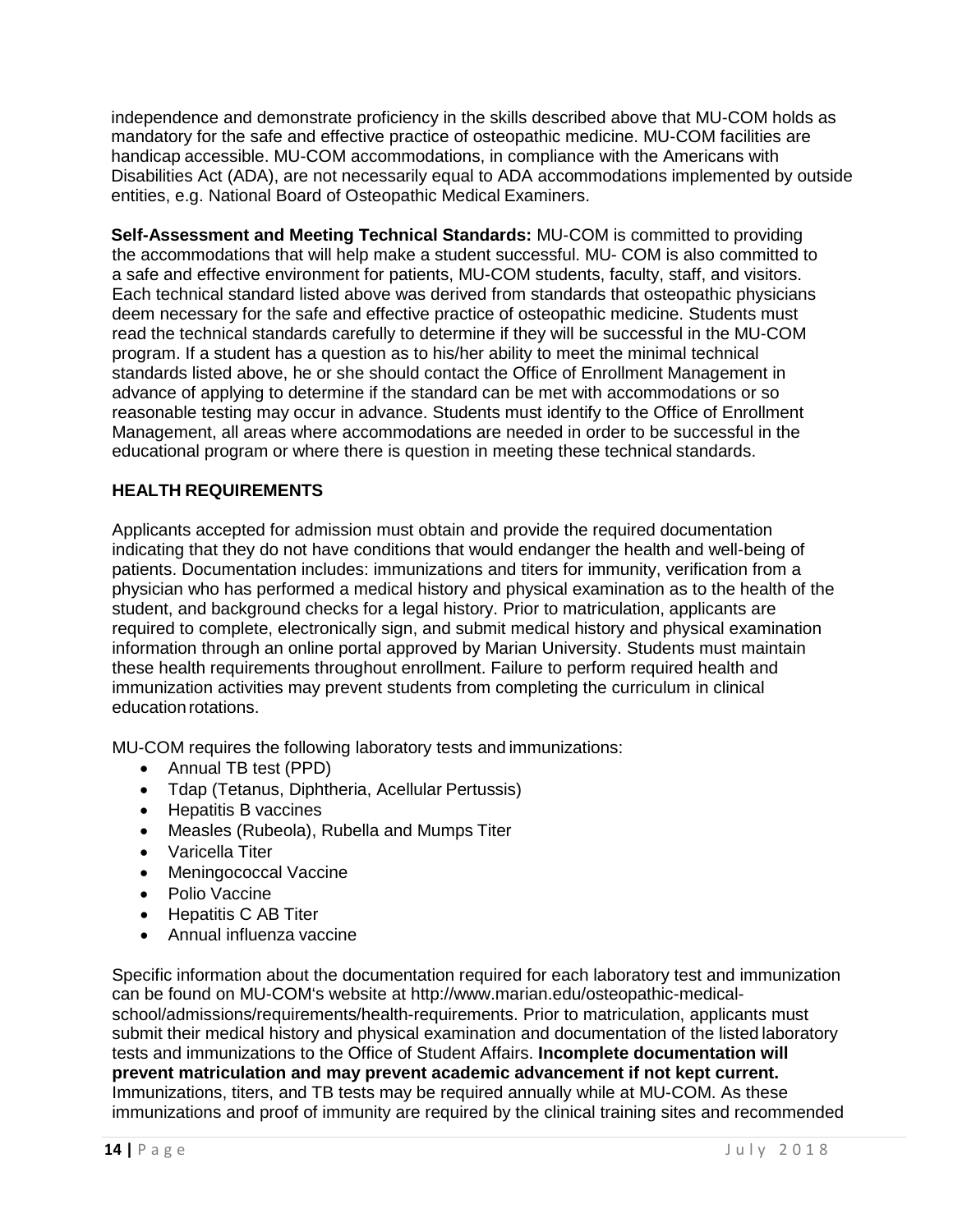to work with the public in a health environment, MU-COM students may be prohibited from visiting clinical sites if immunizations are not current.

Required laboratory tests and immunizations may change based on recommendations from the Centers for Disease Control (CDC), the United States Prevention Task Force, and healthcare facilities. Students will be notified of any change.

#### **TUITION AND FEES**

Tuition and fees are due and payable in full at registration unless special arrangements are made with the Business Office. The Marian University Board of Trustees reserves the right to change the schedule of tuition and fees, without advance notice, and to make such changes applicable to present as well as future students of the MU-COM, and to establish additional fees or charges for special services whenever, in their opinion, such actions are deemed appropriate.

The current rates for tuition and fees are posted on the MU-COM website here: [http://www.marian.edu/osteopathic-medical-school/admissions/prospective-student.](http://www.marian.edu/osteopathic-medical-school/admissions/prospective-student)

MU-COM will allow an incoming student to defer payment on those tuition amounts which will be paid from the proceeds of loans to be received by the MU-COM.

- The incoming student must have completed all paperwork pertinent to those loans and all materials must have been sent to the respective lending agency prior to the due date.
- Incoming students are expected to endorse loan proceeds (if lender sends a paper check to the college) promptly when received by the college. If an incoming student does not endorse the check(s) within the authorized time, late fees on the balance payable by the loan will be applied retroactively.

Those incoming students who have applied for loans to pay part of their obligation and plan to pay the remaining balance from personal sources are required to pay that balance as of the tuition due date.

Students enrolled at MU-COM may be advised/required to take summer remediation courses based on their performance in a prior course. If course remediation takes place at MU, there will be no cost to the student for that course remediation. Student loans are not available for Marian's summer enrollment period. If the student remediates a course at a different University, the student will be responsible for arranging payment options for the course with that University and clarifying with the other University whether student loans or other aid might be available for this course.

#### **Exceptions for Late Admission**

In the event that a student receives and accepts a late admission to the first year of study, an exception to the tuition due date will be considered if the appropriate loan application is filed.

#### **CONSEQUENCE OF NON-PAYMENT**

The Business Office is charged with the responsibility of notifying the Office of the Registrar of those students to be dropped from classes or training assignments for non-payment. Students may be dropped or administratively withdrawn from the University if they have not satisfied their financial obligations with the University.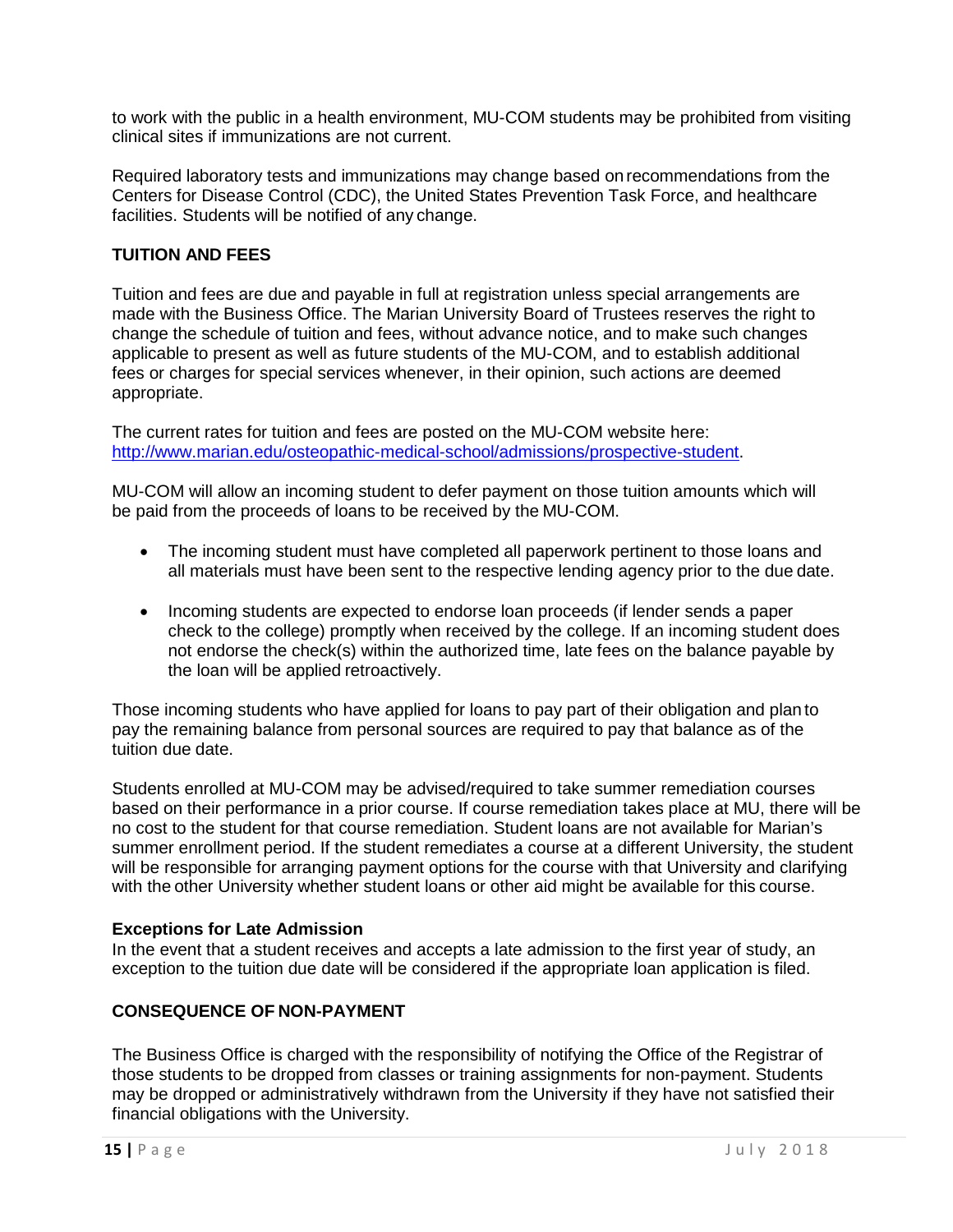Students who have been dropped or administratively withdrawn from the University for nonpayment will not be permitted to enroll in classes or clerkships and cannot take COMLEX-USA examinations until their financial obligations with the University have been satisfied.

#### **Outstanding Balances and Promotion/Graduation**

Students with unpaid student account balances will not receive diplomas, official transcripts or any other official academic records from the University. Students with unpaid balances may participate in graduation exercises.

#### **TUITION AND FEE REFUNDS**

Refunds of student account overpayments are disbursed electronically through direct deposit or mailed from the University no later than Thursday of the same week. Students are responsible for maintaining current address information on the CAMS student record system for prompt receipt of checks by mail. Direct deposit is the preferred refund method. To use direct deposit, students will be required to provide banking information in order to receive funds electronically.

If a student withdraws from classes within four weeks from the start of the term, a pro-rata refund or tuition credit may be authorized. In the case of full withdrawals, the effective date of the withdrawal is the date on which the student filed with the Dean a written notification of withdrawal or a request for a leave of absence. For courses not conducted on a weekly schedule, summer sessions, or clinical clerkships, the refund is prorated according to the percentage of the clerkships or course completed. Students can obtain a copy of the refund schedule from the Business Office or reference the appropriate section of the Marian University *Graduate Catalog.* 

#### <span id="page-16-0"></span>**FINANCIAL AID**

#### **Financial Aid Application Process**

All students must complete a Free Application for Federal Student Aid (FAFSA) to receive federal student aid. The FAFSA becomes available in early October of each year, and should be completed as soon as possible to ensure timely processing of financial aid.

Once the Office of Financial Aid receives the results from the FAFSA, a financial aid award determination can be made. All prospective students to MU-COM must be accepted to the program with seat deposit paid prior to receiving a financial aid award letter. The financial aid award letter notifies each student of their Federal Direct Loan eligibility. It is the responsibilityof the student to notify the Office of Financial Aid of any outside resource (i.e. parental support, outside scholarship).

First time students to MU-COM are required to complete a Direct Loan Master PromissoryNote, and an Entrance Counseling session.

#### <span id="page-16-1"></span>**Federal Direct Loans**

Students enrolled in MU-COM are eligible to receive two types of Federal Direct Loans:

- 1) Direct Unsubsidized Stafford Not based on financial need. Amount determined by Office of Financial Aid but cannot exceed annual or cumulative limits.
- 2) Direct Graduate PLUS Not based on financial need. Can borrow up to cost of attendance minus any financial aid received. This loan is credit based.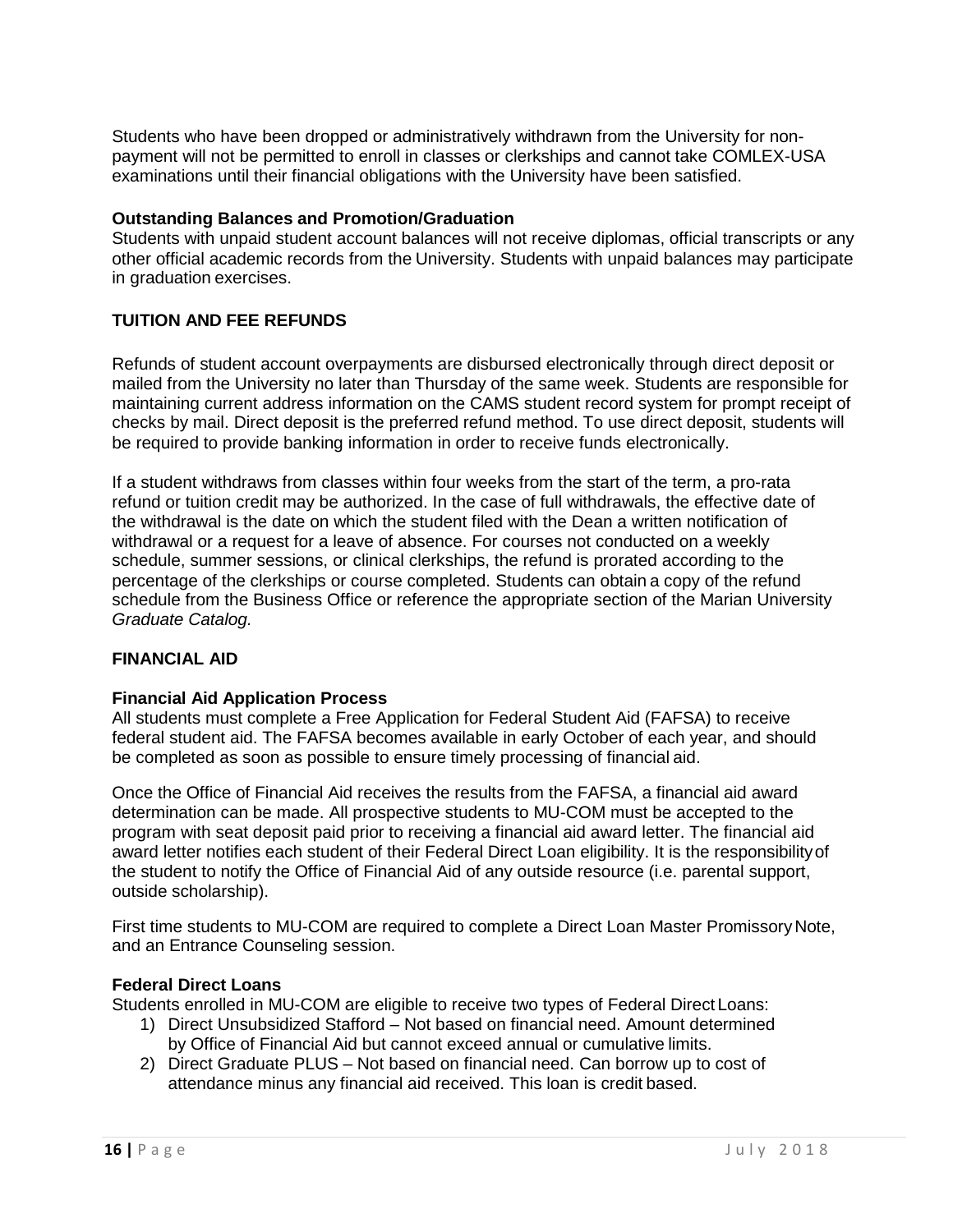Students who receive a Federal Direct Loan must participate in a minimum of two financial aid/debt counseling sessions.

#### <span id="page-17-0"></span>**Scholarships**

Scholarships may be funded by federal, state and private organizations. In an effort to reduce sole reliance on student loans, the Office of Financial Aid strongly encourages students to conduct scholarship searches with local civic, religious, fraternal, and community organizations, personal donors, and free scholarship search engines. Scholarship funds replace dollar for dollar the amount needed in loans, reducing the students overall loan debt upon graduation.

#### **Standards of Academic Progress for Financial Aid**

Federal Law requires that all students receiving financial assistance from Title IV fundsmust maintain satisfactory academic progress as defined by the institution.

Satisfactory academic progress (SAP) is assessed at the end of each semester and is based on three items: 1) qualitative, 2) quantitative, and 3) maximum time frame measures. You must meet all three to remain eligible for financial aid.

SAP requires financial aid recipients to meet the following criteria:

- 1. Maintain a minimum cumulative GPA as required by the degree program.
- 2. Satisfactorily complete at least 2/3 of cumulative credit hours attempted.
- 3. Complete the degree program within the 6 year maximum time frame (including any leave of absence).

Students will receive a probation letter at the end of the first semester that they fail to meet any of the requirements. Students will remain eligible to receive aid during their semester of probation. If at the end of the semester of probation, a student does not maintain academic progress, they will receive an ineligible letter notifying them they are no longer eligible toreceive financial aid.

Students may submit a written appeal to the Office of Financial Aid via the appeal form that is mailed along with the letter notifying them of their ineligible status. Students must provide supporting documentation to substantiate mitigating circumstances, complete with a timeline of events, and an academic plan for success. If a student's SAP appeal is granted, the student will remain on probation. If the SAP appeal is denied, the student will remain ineligible for financial aid. The decision of the Financial Aid Committee is final and cannot be appealed to the U.S. Department of Education or other Marian University employees.

#### **PROMOTION AND MATRICULATION**

#### **EXAMINATIONS**

#### **COMLEX-USA Level 1**

Candidates are required to take the COMLEX-USA Level 1 by June  $30<sup>th</sup>$  of the  $2<sup>nd</sup>$  year, unless otherwise directed by the Office of Student Affairs. A MU-COM student is eligible to take the COMLEX-USA Level 1 examination if he or she meets the following requirements:

- **1.** Satisfactorily completed the first academic year of study at MU-COM;
- **2.** Is in good academic and professional standing; and
- **3.** Is approved by the Office of the Dean as an eligible candidate to take the COMLEX-USA Level 1 examination (per current NBOME standards).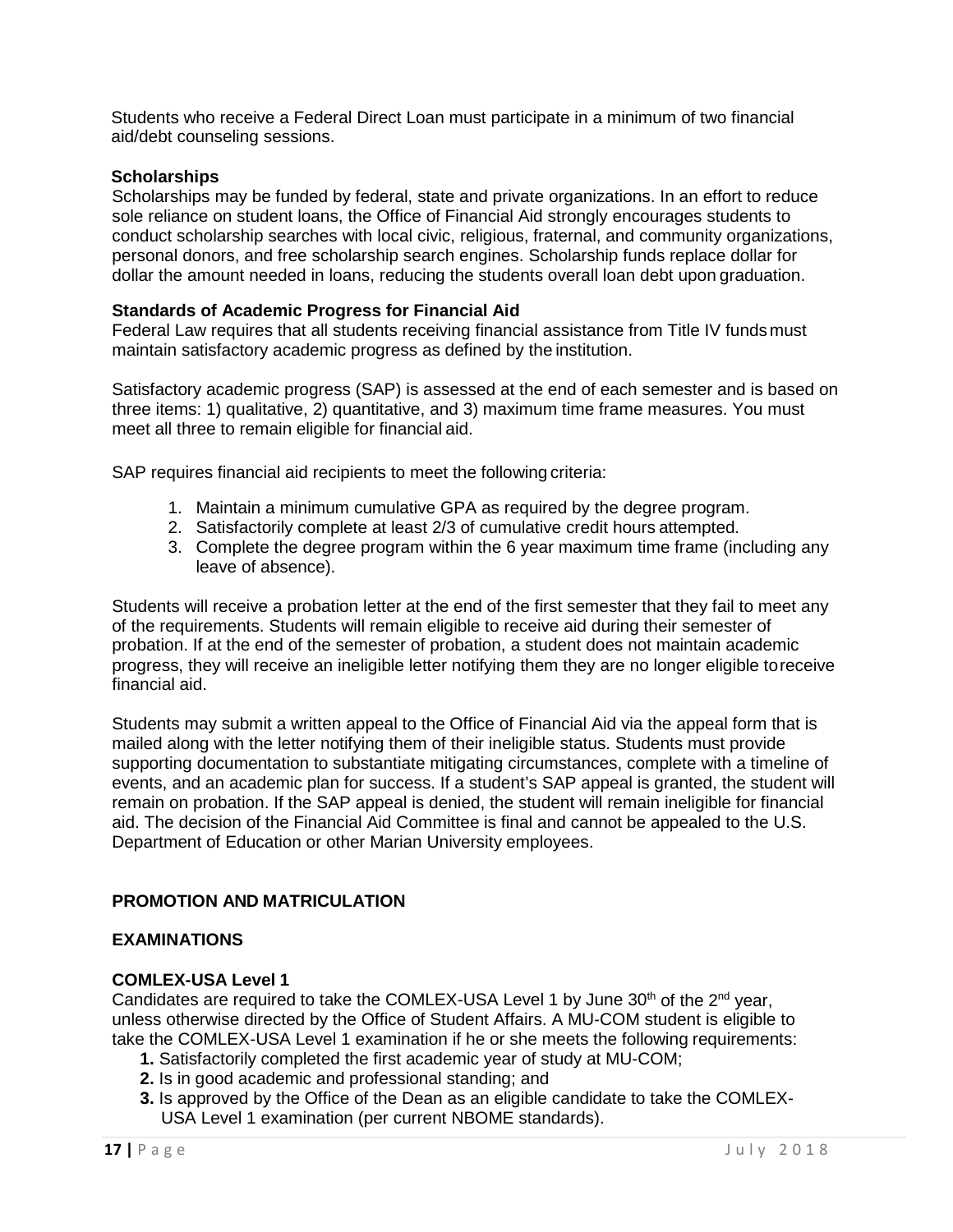#### **COMLEX-USA Level 2-CE (Cognitive Evaluation)**

Candidates are required to take the COMLEX-USA Level 2 Cognitive Evaluation by June 30<sup>th</sup> of the 3<sup>rd</sup> year, unless otherwise directed by the Office of Student Affairs. A MU-COM student is eligible to take the COMLEX-USA Level 2 Cognitive Evaluation examination if he or she meets the following requirements:

- **1.** Passed the COMLEX-USA Level 1 examination (as determined by the NBOME);
- **2.** Satisfactorily completed at least eight (8) CORE clinical rotations;
- **3.** Is in good academic and professional standing; and
- **4.** Is approved by the Office of the Dean as an eligible candidate to take the COMLEX-USA Level 2 CE examination (per current NBOME standards).

#### **COMLEX-USA Level 2-PE (Performance Evaluation)**

Candidates are required to take the COMLEX-USA Level 2 Performance Evaluation by August 31<sup>st</sup> of the 4<sup>th</sup> year, unless otherwise directed by the Office of Student Affairs. A MU-COM student is eligible to take the COMLEX-USA Level 2 Performance Evaluation if he or she meets the following requirements:

- **1.** Passed the COMLEX-USA Level 1 examination (as determined by the NBOME);
- **2.** Satisfactorily completed at least eight (8) CORE clinical rotations;
- **3.** Satisfactorily completed the MU-COM PE Simulation exercise;
- **4.** Is in good academic and professional standing; and
- **5.** Is approved by the Office of the Dean as an eligible candidate to take the COMLEX-USA Level 2 PE examination (per current NBOME standards).

#### **COMSAE**

MU-COM utilizes COMSAE Phase 1 and COMSAE Phase 2 to help students assess their readiness for the COMLEX. Attendance is required for all COMSAE administrations. The COMSAE Phase 1 is administered twice during the student's  $2<sup>nd</sup>$  year. One administration serves as a baseline assessment of student readiness and is used for student outreach and advising. The subsequent administration is used as a gateway exam for the COMLEX Level 1. The Office of the Dean will approve a student to take COMLEX Level 1 only if the COMSAE Phase 1 score is at or above the specified gateway score. If the student's score falls below this threshold, he/she will be required to meet with the Graduate Learning Support Specialist and the Assistant/Associate Dean for Clinical Affairs to create an action plan. The student must meet all requirements listed in the action plan prior to taking the COMLEX Level 1.

The COMSAE Phase 2 is administered in the spring of the  $3<sup>rd</sup>$  year to assess readiness for the COMLEX Level 2 CE. Based on the results of this assessment, the student may be required to meet with the Graduate Learning Support Specialist and the Assistant/Associate Dean for Clinical Affairs to create an action plan. Students with poor or borderline scores (per NBOME guidelines) may be asked to delay taking COMLEX Level 2CE.

#### **MU-COM COMLEX FAILURE POLICY**

All MU-COM students must pass COMLEX-USA Level 1, Level 2CE, and Level 2PE to receive a D.O. degree. Students who complete Year Two courses successfully are conditionally promoted to Year Three pending achievement of a passing score on COMLEX-USA Level 1. Students must sit for the COMLEX-USA Level 1 examination by June 30 in order to start clerkships on July 1. Students who have to remediate any Year Two course work—whether due to a course failure or incomplete should schedule their COMLEX Level 1 for the last week of June (if possible per the NBOME). Note that any Year Two course failures must be successfully remediated prior to sitting for COMLEX Level 1 as the student must be in Good Standing.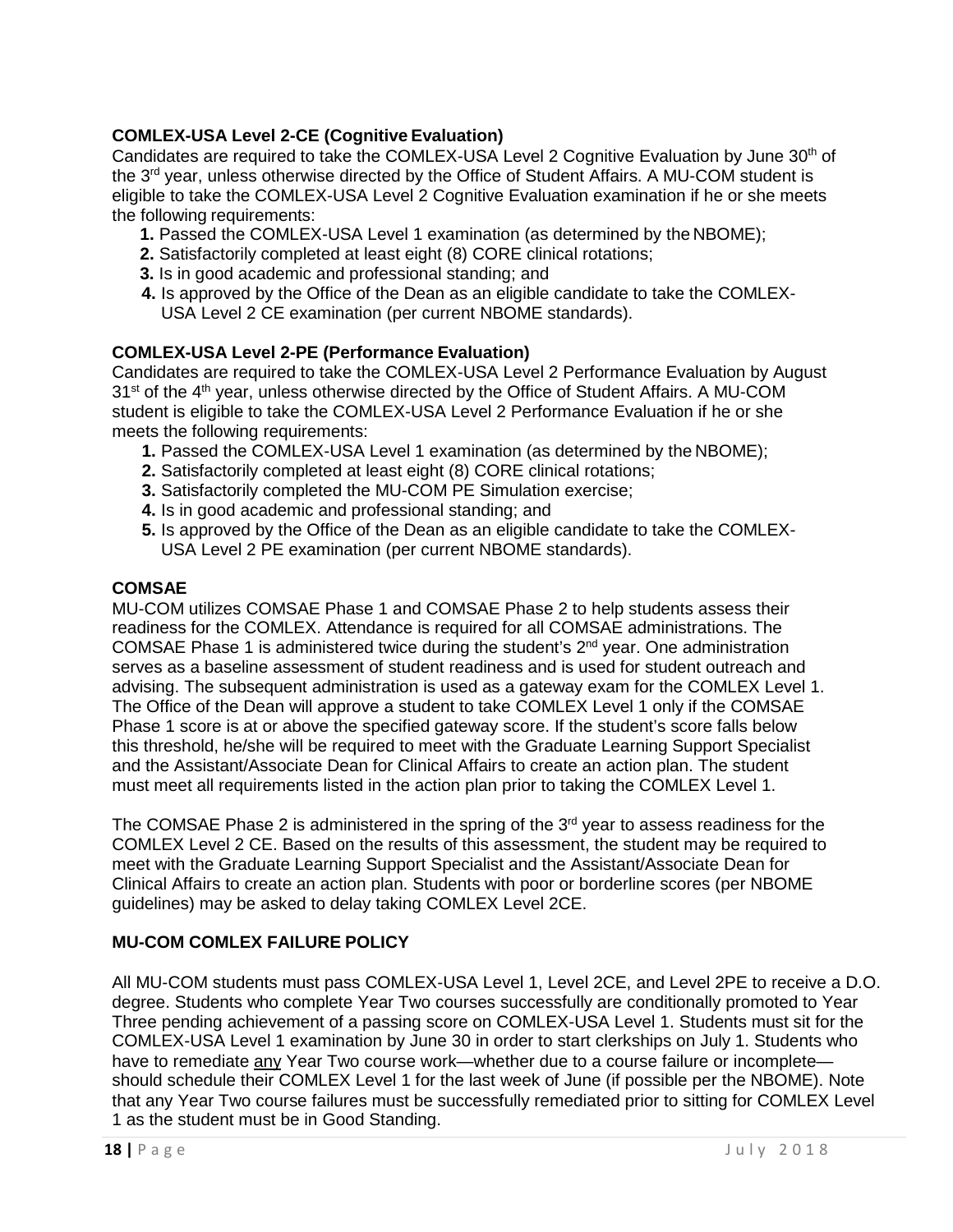If a MU-COM student fails the COMLEX-USA Level 1 examination on the first attempt, he/she must:

- meet with the Assistant/Associate Dean for Clinical Affairs,
- retake the COMLEX-USA Level 1 exam by November 30<sup>th</sup>.

If a MU-COM student fails the COMLEX-USA Level 1 examination on the second attempt, he/she:

- may finish the current rotation,
- must meet with the Assistant/Associate Dean for Clinical Affairs,
- will be placed on Academic Probation and meet with the Student Promotion and Academic Progress Committee.

If a MU-COM student fails the COMLEX-USA Level 2CE examination on the first attempt, he/she must:

- meet with the Assistant/Associate Dean for Clinical Affairs,
- retake the COMLEX-USA Level 2CE exam by November 30<sup>th</sup>.

If a MU-COM student fails the COMLEX-USA Level 2CE examination on the second attempt, he/she:

- may finish the current rotation,
- must meet with the Assistant/Associate Dean for Clinical Affairs,
- will be placed on Academic Probation and meet with the Student Promotion and Academic Progress Committee.

If a MU-COM student fails the COMLEX-USA Level 2PE examination on the first attempt, he/she:

- may finish the current rotation,
- must meet with the Assistant/Associate Dean for Clinical Affairs and the Director of the Simulation Center,
- must retake the COMLEX-USA Level 2PE exam by the date agreed upon during the meeting with the Assistant/Associate Dean for Clinical Affairs and the Director of the Simulation Center.

If a MU-COM student fails the COMLEX-USA Level 2PE examination on the second attempt, he/she:

- may finish the current rotation,
- must meet with the Assistant/Associate Dean for Clinical Affairs and the Director of the Simulation Center,
- will be placed on Academic Probation and meet with the Student Promotion and Academic Progress Committee.

If a student fails any COMLEX-USA examination more than twice, the student will be placed on Academic Probation and meet with the Student Promotion and Academic Progress Committee.

To retake a failed examination, the candidate must register with the NBOME to schedule a new test date and meet the eligibility requirements when he/she registers to retake the examination and on the date of the examination. Per NBOME guidelines, a candidate may take COMLEX-USA Level 1 or Level 2-Cognitive Evaluation a maximum of four times in any 12-month period. A candidate may take the COMLEX-USA Level 2-Performance Evaluation a maximum of three times in any 12-month period. Candidates taking COMLEX-USA examinations will be limited to a total of six attempts for each examination (COMLEX USA Level 1, Level 2- CE, and Level 2-PE).

A student who has not passed COMLEX-USA Level 1 by January 1st of the third year shall not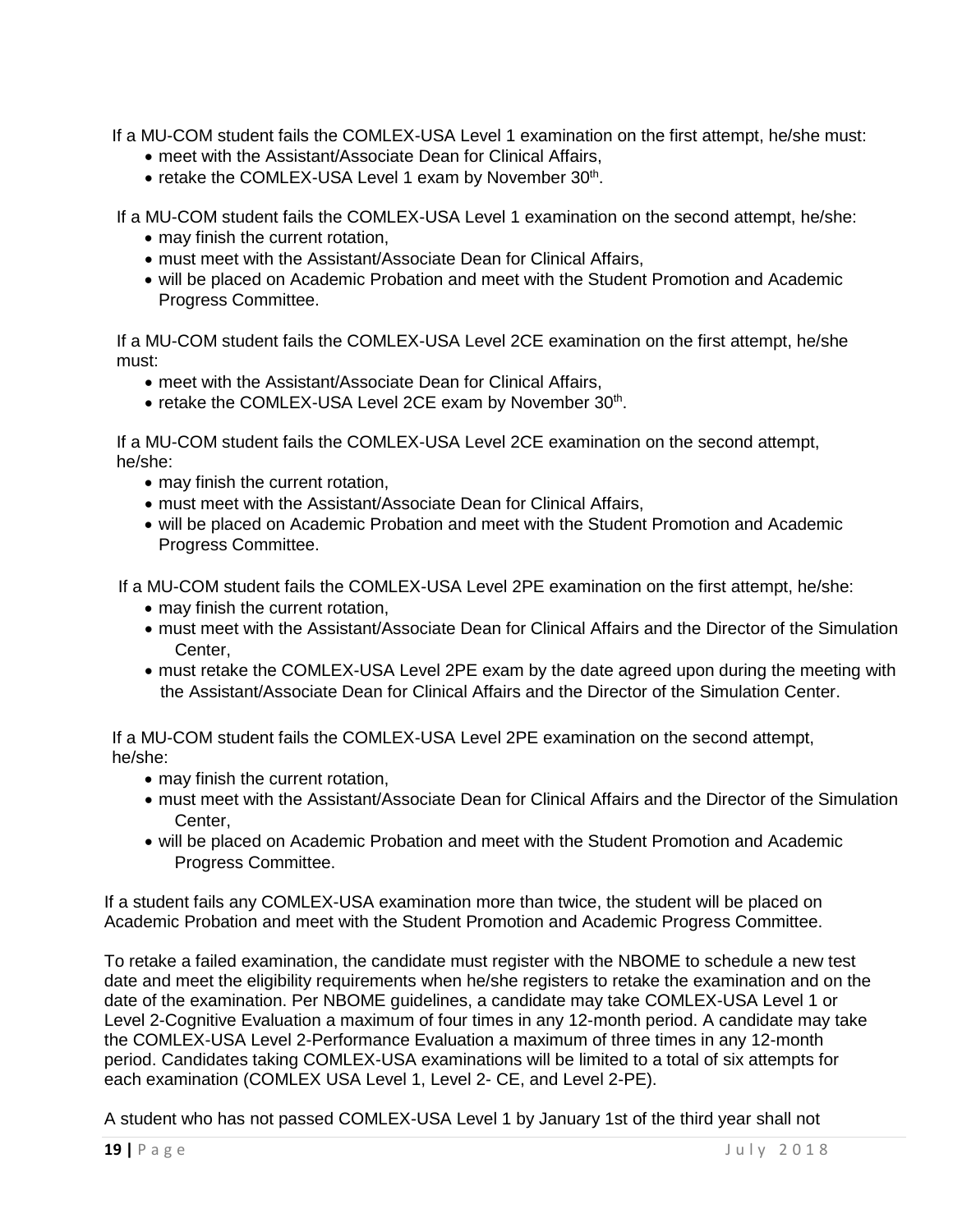continue in clerkships so that the student can devote full time to study. The student will be placed on Academic Probation by the Student Promotion and Academic Progress Committee. If the student passes COMLEX-USA Level 1, the student will return to good standing and may resume clerkships at the next available month.

A student who has not passed COMLEX-USA Level 2-CE and Level 2-PE by January 1<sup>st</sup> of the fourth year shall not continue in clerkships so that the student can devote full time to study. The student will be removed from the Match process, graduation will be delayed, and the student will be placed on Academic Probation by the Student Promotion and Academic Progress Committee. If the student passes COMLEX-USA Level 2-CE and COMLEX-USA Level 2-PE, the student will return to good standing.

A candidate who fails any accommodated COMLEX-USA examination and desires a test accommodation in connection with his or her re-examination must re-apply to the NBOME for the accommodation before registering to retake the failed examination, and include all required current documentation to substantiate that the candidate is a "person with disability" for purposes of the ADA and the appropriateness of the requested accommodation. Per NBOME policy, a candidate may not retake any level of COMLEX-USA to improve his or her score or for any purpose other than to pass a previously failed examination.

#### **GRADING POLICY**

Course directors (Year 1 and 2) and the Assistant/Associate Dean for Clinical Affairs (Year 3 and 4) determine the means by which the final grade will be computed. Course grades are based on a numeric scale from 0-100. In the first two years, 70 is a passing grade in a course. During clerkships, the grading structure includes Honors, High Pass, Pass, Fail, Satisfactory, and Unsatisfactory.

#### **Years One and Two**

| 95-100 | $4.00 = A$   |
|--------|--------------|
| 90-94  | $3.67 = A-$  |
| 85-89  | $3.33 = B +$ |
| 80-84  | $3.00 = B$   |
| 77-79  | $2.67 = B -$ |
| 74-76  | $2.33 = C +$ |
| 70-73  | $2.00 = C$   |
| <70    | $0.00 = F$   |
|        |              |

**F:** (Failure) - "F" does not count toward the total number required for the program.

**V:** (Incomplete) - An incomplete grade must be requested by the student in writing, in advance of the end of the course. If the instructor approves the student's request, a written agreement is made regarding the work required and the due date. The new grade must be sent to the Registrar within six weeks of the last class. The only exception is for an Independent Study. **W:** (Withdrawal) - A withdrawal before the midpoint or midterm of a course; once a student has taken the midterm or reached midpoint, he/she is not eligible to withdraw unless there are extenuating circumstances and the student is granted permission.

**AU**: (Audited) - No course credit.

**CX**: (Remediated C) - Maximum grade for a course successfully remediated after failure. **S:** (Satisfactory) - Student has successfully passed the course. Credit is awarded, but grade holds no GPA weight.

**U**: (Unsatisfactory) - Student has **not** passed the course. Credit is **not** awarded; the grade holds no GPA weight.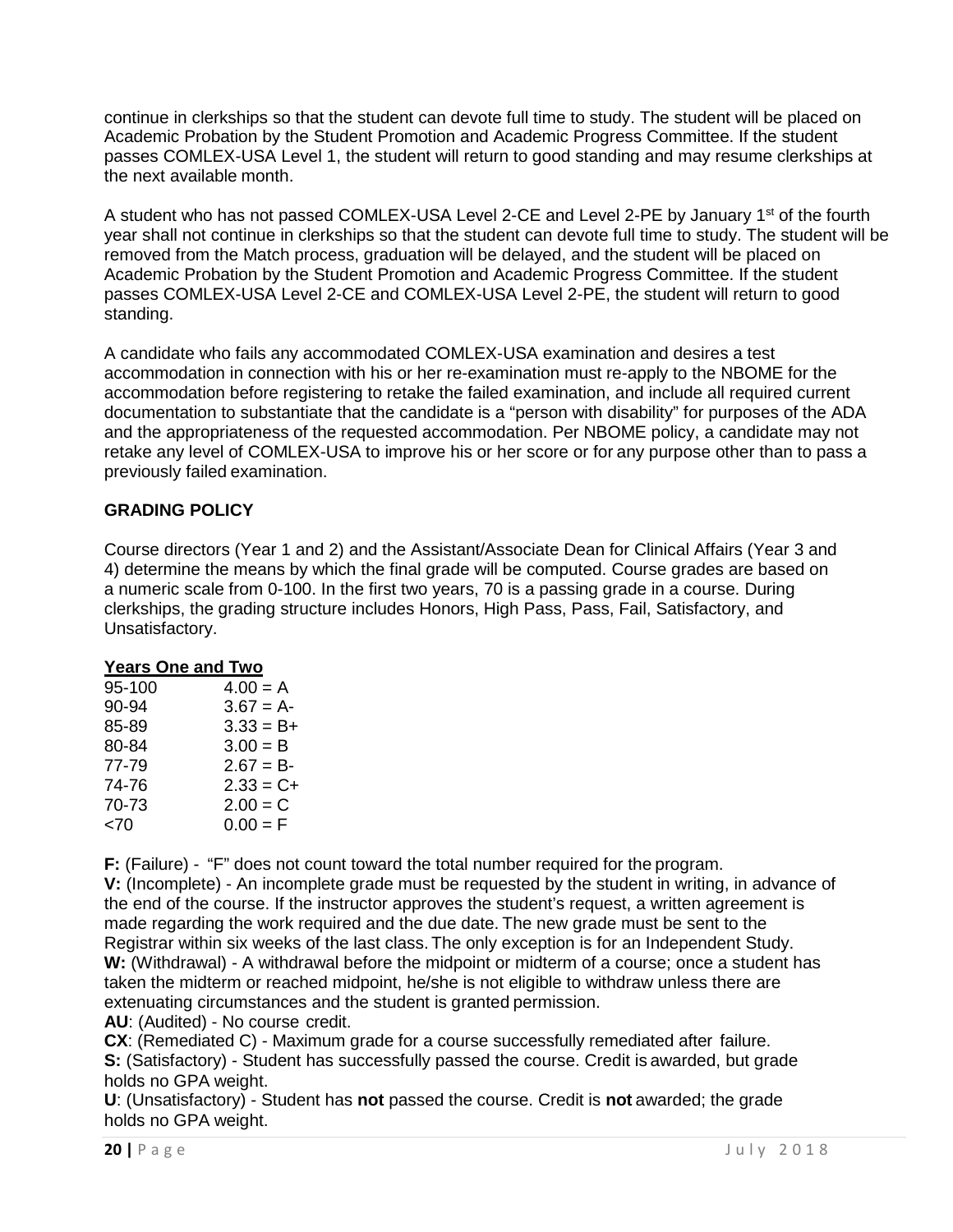#### **Years Three and Four**

| <b>H:</b> (Honors)     | 4.00 (90-100) |
|------------------------|---------------|
| <b>HP:</b> (High Pass) | $3.00(80-89)$ |
| <b>PS:</b> (Pass)      | $2.00(70-79)$ |
| $F:$ (Fail)            | $0.00 \le 69$ |

**S**: (Satisfactory) - Student has successfully passed the course. Credit is awarded, but grade holds no GPA weight.

**U**: (Unsatisfactory) - Student has **not** passed the course. Credit is **not** awarded; the grade holds no GPA weight.

#### **Note:**

*1)* **Only letter grades will appear on the student's transcript.**

*2)* **The numerical grades will be used solely to calculate class quintiles.**

#### **Grade Point Average**

The grade point average is calculated by dividing the total number of GPA hours with the total number of quality points assigned to each course. Only courses taken at MU-COM are included in this calculation.

#### <span id="page-21-0"></span>**COURSE FAILURE POLICY**

Failure of any course at MU-COM may result in dismissal from the program. If a student fails a course, the student will be placed on Academic Warning and may be asked to appear before the SPAPC. The SPAPC will gather relevant data and determine whether a student should be dismissed or presented with an opportunity for course remediation or repeating a portion of the curriculum the next academic year. Failure of any required course in the MU-COM curriculum must be remediated if the student is to continue in the program and be promoted to the next year of study.

The course director(s) will determine the format and timing of the remediation program. If remediation cannot be accomplished between semesters, it must be accomplished during the summer, but not later than July 20 (Year 1) or June 30 (Year 2). In general, a student will not be allowed to remediate more than one course or part of a course during the summer unless the material being remediated does not exceed six (6) credit hours.

A student who successfully remediates a course will receive a grade of CX in that course and that grade will be used to calculate the GPA. In the event a course and the remediation of that course are failed, or the remediation of that course is not completed, the original course grade shall be recorded on the transcript.

Typically, two failures of a required course will result in dismissal from MU-COM. Please see the Student Handbook for an outline of SPAPC procedures.

#### **Clerkship Failure Policy**

If a student receives a failing grade on the preceptor evaluation form, he/she must repeat the rotation. If a student fails the COMAT exam, he/she must retake the COMAT at the next available date, unless otherwise approved by the Assistant/Associate Dean for Clinical Affairs. If a student fails the COMAT twice, he/she must repeat the rotation.

After rotation grades are submitted, a student cannot seek additional preceptor evaluations.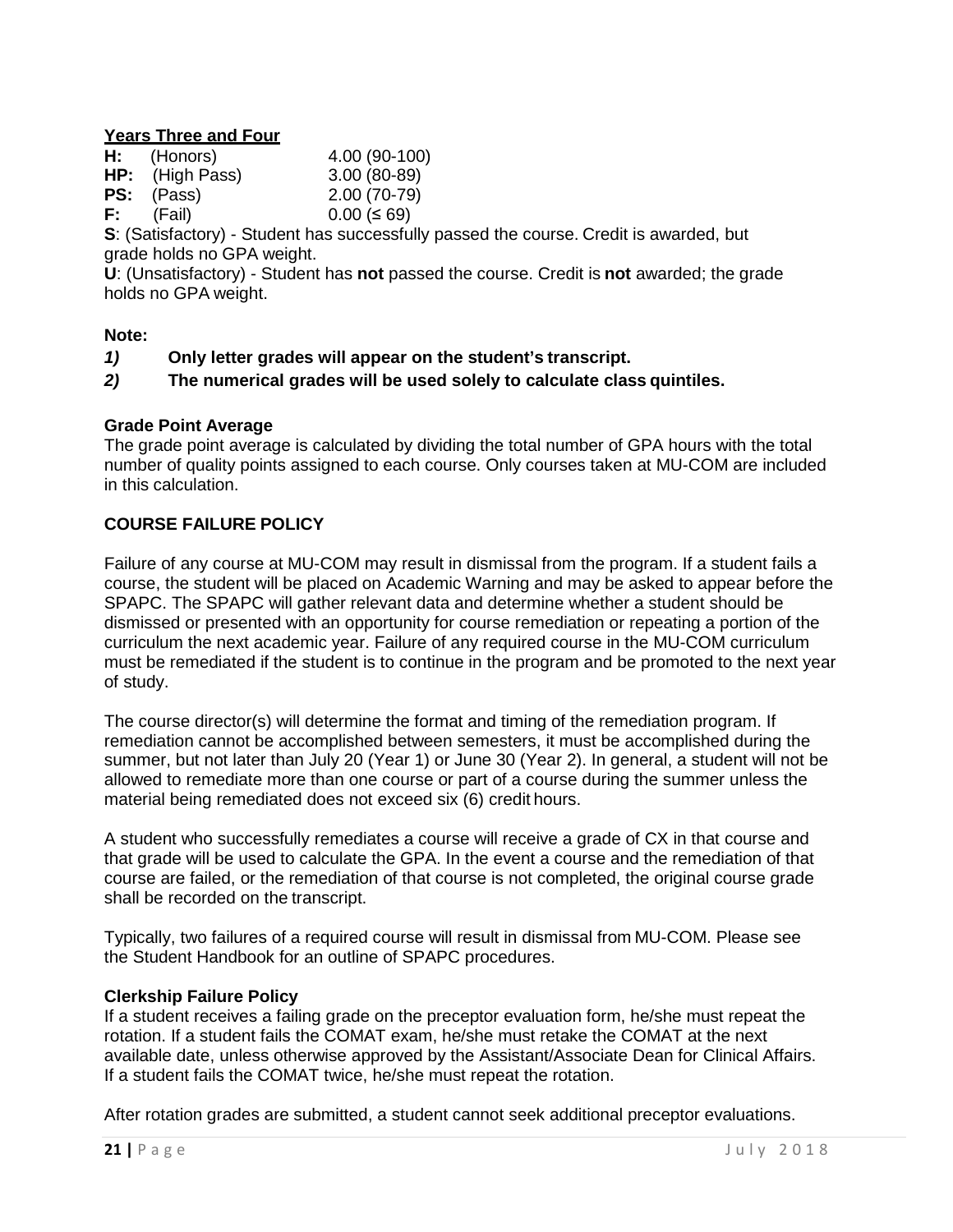#### **COURSE REPEAT POLICY**

Based on the SPAPC and/or course failure guidelines, a student may be required to repeat a course for which he/she has received credit. The last grade and credit replace the previous ones in computing the grade point average. A student who fails a repeated course for which he/she received credit forfeits the original grade and credit earned. All courses attempted are listed on the student's records.

#### <span id="page-22-0"></span>**GRADUATION REQUIREMENTS**

Completion of a program of study at Marian University College of Osteopathic Medicine does not guarantee placement in a residency program or future employment, licensure or credentialing.

The D.O. (Doctor of Osteopathic Medicine) degree is conferred upon candidates who have satisfactorily completed all academic requirements, any requirements stipulated by the Student Promotion and Academic Progress Committee and the Task Force on Professionalism and satisfied all financial obligations.

The items that follow provide a descriptive overview of the individual elements needed for graduation from MU-COM:

- Satisfactory completion of all pre-clerkship and clerkship coursework. A minimum of two years must have been completed at Marian University College of Osteopathic Medicine.
- Satisfactory completion of all requirements for graduation within six years from the date of matriculation, including approved leaves of absence.
- Compliance with the curricular, legal, and financial requirements of the university.
- Successful completion of COMLEX Level 1, Level 2CE and Level 2PE examinations.
- Demonstrated ethical, personal, and professional behavior in compliance with the Marian University Code of Student Rights and Responsibilities and MU-COM Student Handbook.
- Demonstrated suitability for the practice of medicine as evidenced by displaying integrity and competence in the conduct of clinical and academic activities.

Each graduating student must receive the endorsement of the MU-COM Faculty Association, the Marian University Faculty Assembly, the MU-COM Dean, and the Marian University Board of Trustees.

#### **CURRICULUM YEARS 1 AND 2**

The MU-COM curriculum is system-based, with foundational clinical cases and group study. Students will be exposed to clinical medicine in years 1 and 2. MU-COM faculty use the 2011 Fundamental Osteopathic Medical Competency Domains (FOMCD) from the National Board of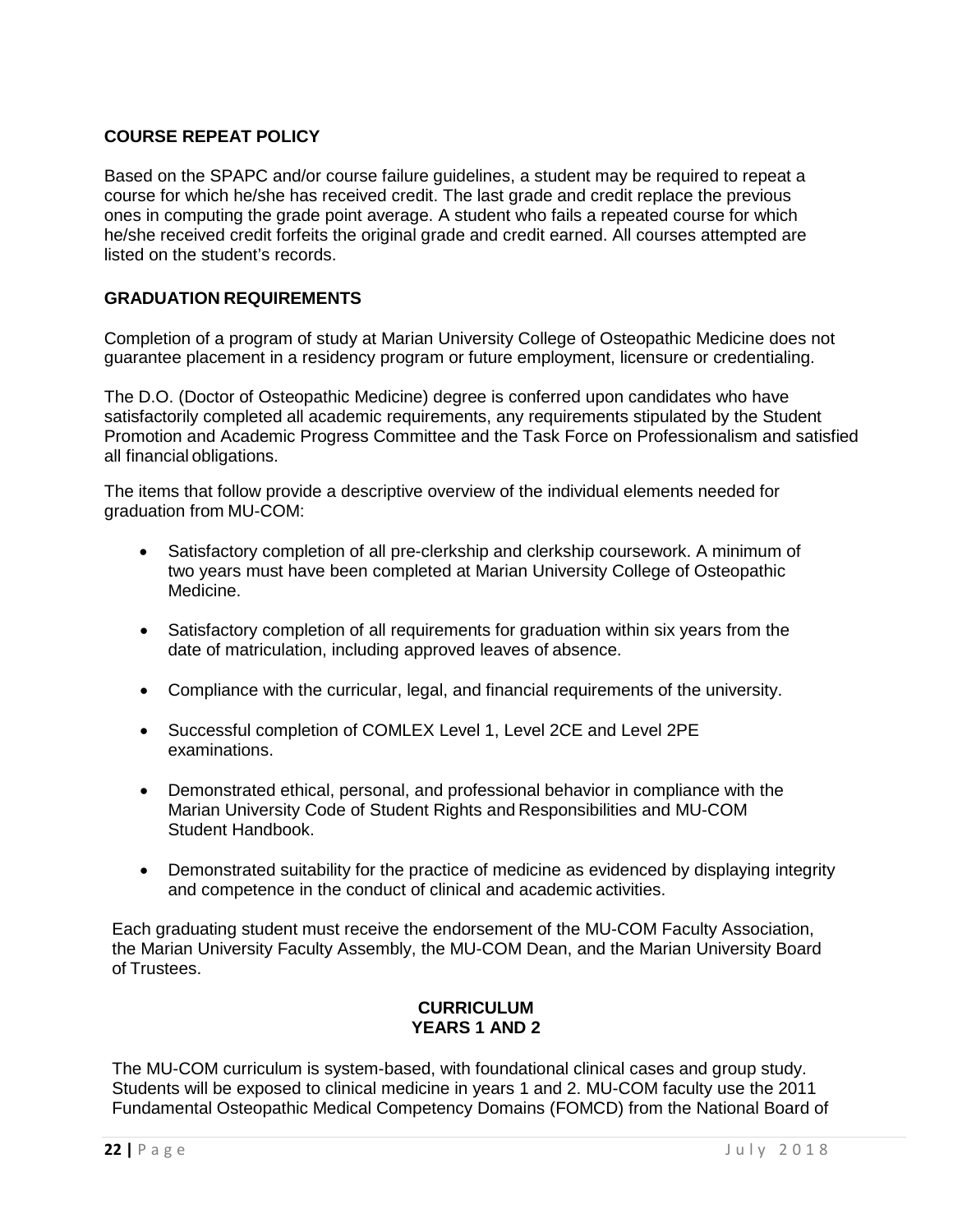Osteopathic Medical Examiners' (NBOME) as critical elements in creating teaching and assessment activities.

The first and second years introduce the student to fundamental scientific concepts as they apply to the study of medicine. Exposure to clinical medicine with an emphasis on osteopathic principles and practice is woven throughout the curriculum. An understanding of the etiology, pathophysiology, diagnosis and management of disease is fundamental to the development of a complete osteopathic primary care physician. The preclinical components of the MU-COM curriculum are organized into Integrated Basic Science Courses and Organ Systems. The Courses and Organ Systems are integrated with biomedical sciences and clinical information for the student in classroom and small group settings.

MU-COM chose a modified organ system approach to curricular organization over a discipline based model because the basic biological science principles and concepts presented in the courses can be expanded in the context of each particular organ system. The preclinical sciences presented in each organ system include anatomy, biochemistry, immunology, microbiology, pathology, pharmacology, physiology, and molecular and cell biology; however, as opposed to a discipline approach, these preclinical domains are better integrated with the clinical sciences from within each system as clinical perspectives are offered from theviewpoint of both the primary care physician and the respective specialist. This affords the student an improved understanding and integration/correlation of course materials as clinical and ethical considerations are presented and integrated with the practical application of the basic science principles. Using this curricular paradigm, the basic science concepts, which are the foundation for the understanding of clinical situations, can be readily comprehended by the student. This information is further reinforced in the Introduction to Clinical Medicine and Osteopathic Principles and Practice courses, which are designed to complement, reinforce, and expand upon the coursework within the systems courses.

The Introduction to Clinical Medicine courses introduce first and second year students to the world of clinical medicine through a multifaceted approach, including early patient contact with patient models and standardized patients through simulations, facilitated small group sessions, didactic sessions, self-directed and online exercises, and group projects. Emphasis is on the development of history-taking and physical examination skills, critical thinking skills, differential diagnosis formation, construction of treatment plans, and doctor-patient communication skills. Other components of the course include professionalism, medical informatics, and health promotion and disease prevention.

The Osteopathic Principles and Practice courses are planned throughout the first and second year curricula and will address osteopathic history, philosophy, and principles, problem-solving and patient management, and incorporating direct and indirect, traditional, and contemporary manipulative techniques.

#### **CLERKSHIP EDUCATIONAL EXPERIENCES YEARS 3 AND 4**

<span id="page-23-0"></span>All third-year students (MS3s) spend the first (July) and last (June) month of the academic year on the MU-COM campus completing month-long Clinical Colloquium experiences.

Third and fourth year students must also complete three, one-day required experiences in Osteopathic Manipulative Medicine (OMM) on the MU-COM campus each year and complete a longitudinal patient encounter log as defined in the OMM longitudinal course syllabus.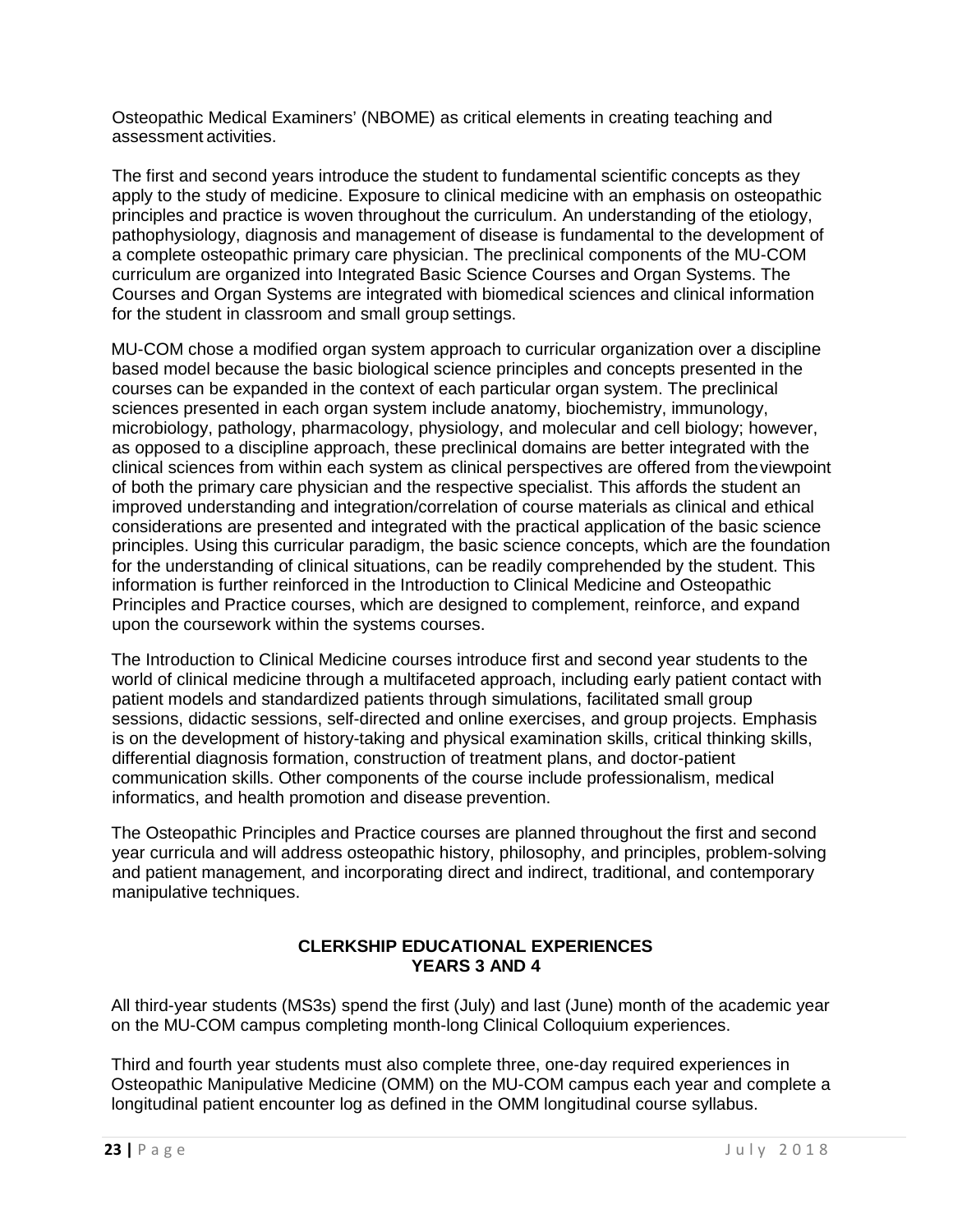Third- and fourth-year students may take a total of one month of vacation time within the two year time period. Many students use this time to schedule a vacation, residency interviews, and/or complete the COMLEX Level 2CE and 2PE examinations.

#### **CORE Rotations**

• Emergency Medicine (EM) (1 month) • Family Medicine I & II (FM) (2 months) • Internal Medicine I & II (IM) (2 months) • Obstetrics/Gynecology (OBG) (1 month) • Pediatrics (PED) (1 month) • Psychiatry/Behavioral Medicine (PSY) (1 month) • Surgery (SURG) (2 months)

The descriptions for these CORE rotations are:

#### Emergency Medicine:

Upon completion of this month of training, the student is expected to understand the nature of acute emergent/urgent, acute non-urgent, and exacerbations of chronic patient conditions. The student on the Emergency Medicine rotation will have direct contact with patients and develop an understanding of the emergency and disaster response system. Experiences will include diagnosis, management, and appropriate care of patients presenting to the Emergency Department. Students will develop an appreciation of the difference between the assessment and management of life-threatening and urgent conditions. Students will perform the initial patient evaluation, under physician supervision, and establish an appropriate plan of care.

#### Family Medicine:

Upon completion of these two months of training, the student is expected to understand the unique role of the osteopathic family physician and the basic knowledge, skills, and attitudes necessary for a family doctor to care for patients of all ages. The two month experience is designed to expose the student to a variety of clinical presentations that constitute the specialty of family medicine. The Family Medicine experience is predominantly clinic-based; there may also be an opportunity to experience the care of hospitalized patients. Competencies will include but not be limited to: using active listening communications in obtaining patient history related to chief complaint; presenting to the preceptor a focused patient history with corroborating physical evidence as well as a differential diagnosis and proposed treatment plan; interpreting results of office labs, performing common office procedures; and developing management plans to guide osteopathic patient care in sickness and health.

#### Internal Medicine:

Upon completion of these two months of training, the student is expected to understand the breadth of internal medicine. The two month experience is designed to expose the student to a variety of clinical presentations that constitute the specialty of internal medicine. The Internal Medicine experience will include both inpatient and ambulatory patient encounters. Students will assist in the management of patients under the supervision of attending physicians and other members of the healthcare team (e.g. interns and residents). The student will be expected to take part in patient care, teaching rounds, and educational conferences. Skills developed during this rotation will include but not be limited to exposure to common diagnostic, therapeutic and life-saving interventions; using active listening to obtain patients' histories related to their presenting complaints; presenting cases to the preceptor in a focused manner; gathering physical evidence to support a differential diagnosis and proposed management plan; interpreting results of ordered labs, e.g. imaging studies, cardiopulmonary assessments, and a plethora of diagnostic labs.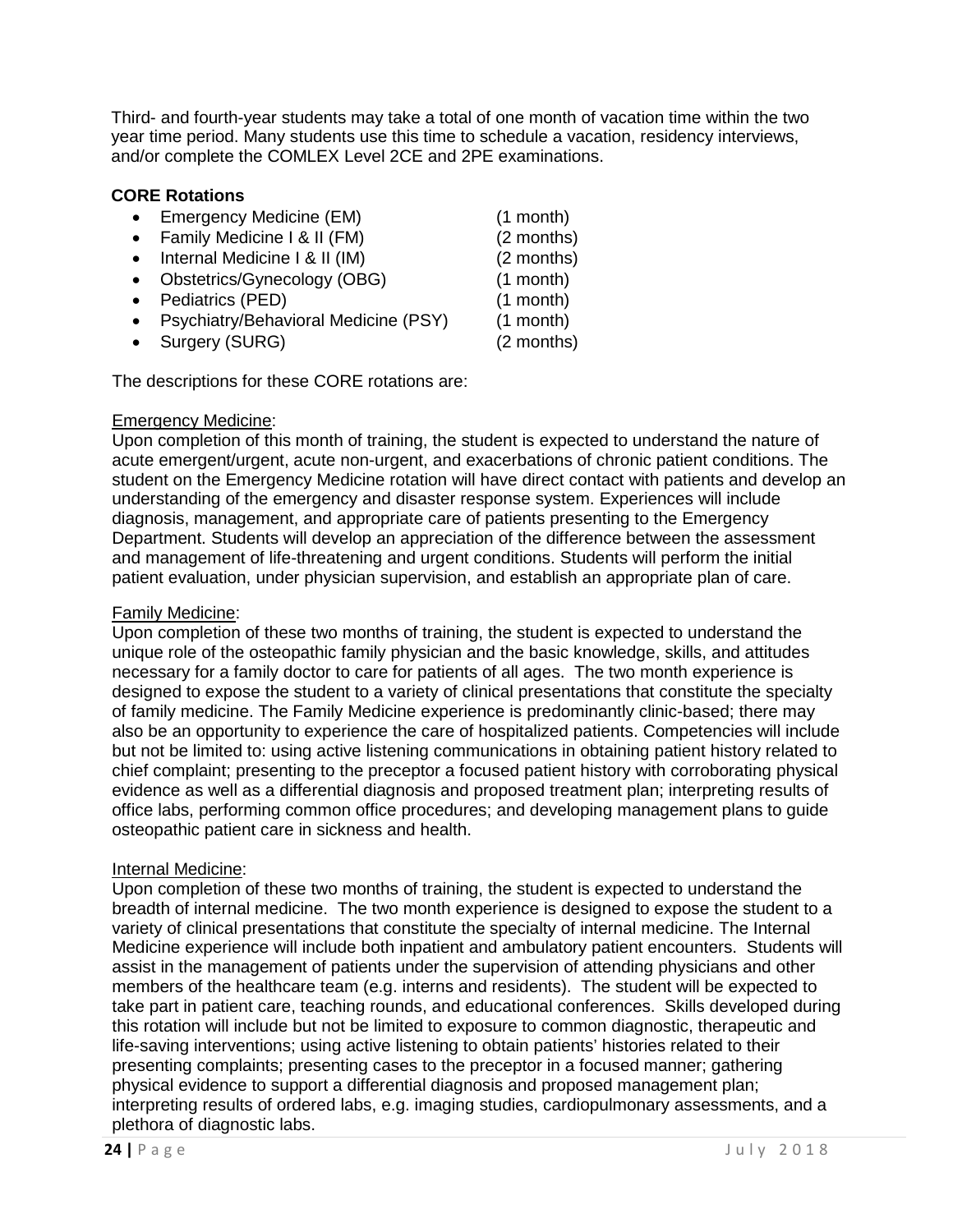#### Obstetrics & Gynecology:

Upon completion of this one month of training, the student is expected to understand the elements of routine OB/GYN care performed in the inpatient and outpatient setting. Students will gain skill recognizing both normal and abnormal findings encountered in both obstetrics and gynecology including the management of pregnancy (prenatal care, labor, delivery, post-partum care), and other common aspects of female health and wellness. Skills will include but not be limited to the interpretation of prenatal risks and management; diagnosis of labor; fetal and maternal monitoring; spontaneous vaginal delivery; assisting in operative delivery; principles of the management of newborns; and the post-partum management of common abnormalities. Students will also learn how to perform a pelvic examination including PAP smears and cervical biopsies, to diagnose and manage common reproductive challenges such as infertility, spontaneous abortion, ectopic pregnancy, contraception and family planning, and their effects on the family.

#### Pediatrics:

Upon completion of this month of training, the student is expected to understand how to diagnose and manage pediatric disease as it applies to newborns, infants, and children. In addition, students will gain knowledge and skill regarding normal growth and development of the pediatric patient. The expectations for the pediatrics rotation are for a broad scope of experiences and didactics that help the student develop an understanding of common pediatric problems. The experience will include an emphasis on evaluation of the child, the family and social environment, and maintaining wellness. Skills learned will include but not be limited to performing the neonatal exam; assessing the milestones of normal growth and development; managing acute and chronically seen common illnesses in children; understanding nutritional needs; and administering immunizations appropriate for age.

#### Psychiatry/Behavioral Medicine:

Upon completion of this month of training, the student is expected to understand how to diagnose and manage psychiatric disorders and behavioral problems which commonly present in a primary care office, paying particular attention to the stress factors that contribute to emotional dysfunction. This rotation will focus on the importance of the family in relation to individual behavior, and the ability to identify conflicts and communication problems within the family. Students will gain knowledge and experience to address common psychiatric disorders. Students will learn how to perform a psychiatric assessment and mental status exam, to diagnose and treat common mental health disorders, and to understand the basic principles of prescribing psychiatric medications. An emphasis will be on common conditions and their effects on overall health, such as anxiety, depression, bipolar disorder, schizophrenia, somatization, eating disorders, and personality disorders. Learning the principles of psychopharmacology will be an important competency. In addition, students will gain an appreciation of the influence of mental illness in families, schools, and communities.

#### Surgery:

Upon completion of these two months of training, the student is expected to understand how to care for surgical patients, with an emphasis on assessing acute surgical illnesses; providing preoperative and post-operative management; understanding the principles of wound care, fluid and electrolyte management, operating room protocols, the assessment and management of acute trauma, and the diagnosis and treatment of common surgical conditions. Skills will include but not be limited to suturing of lacerations and operative wounds; obtaining IV access through peripheral or central venous routes; interpreting laboratory, testing, and imaging results; and understanding the surgical approach to common conditions. Students will also learn basic surgical procedures, aseptic technique, correct handling of tissues and instruments to assist the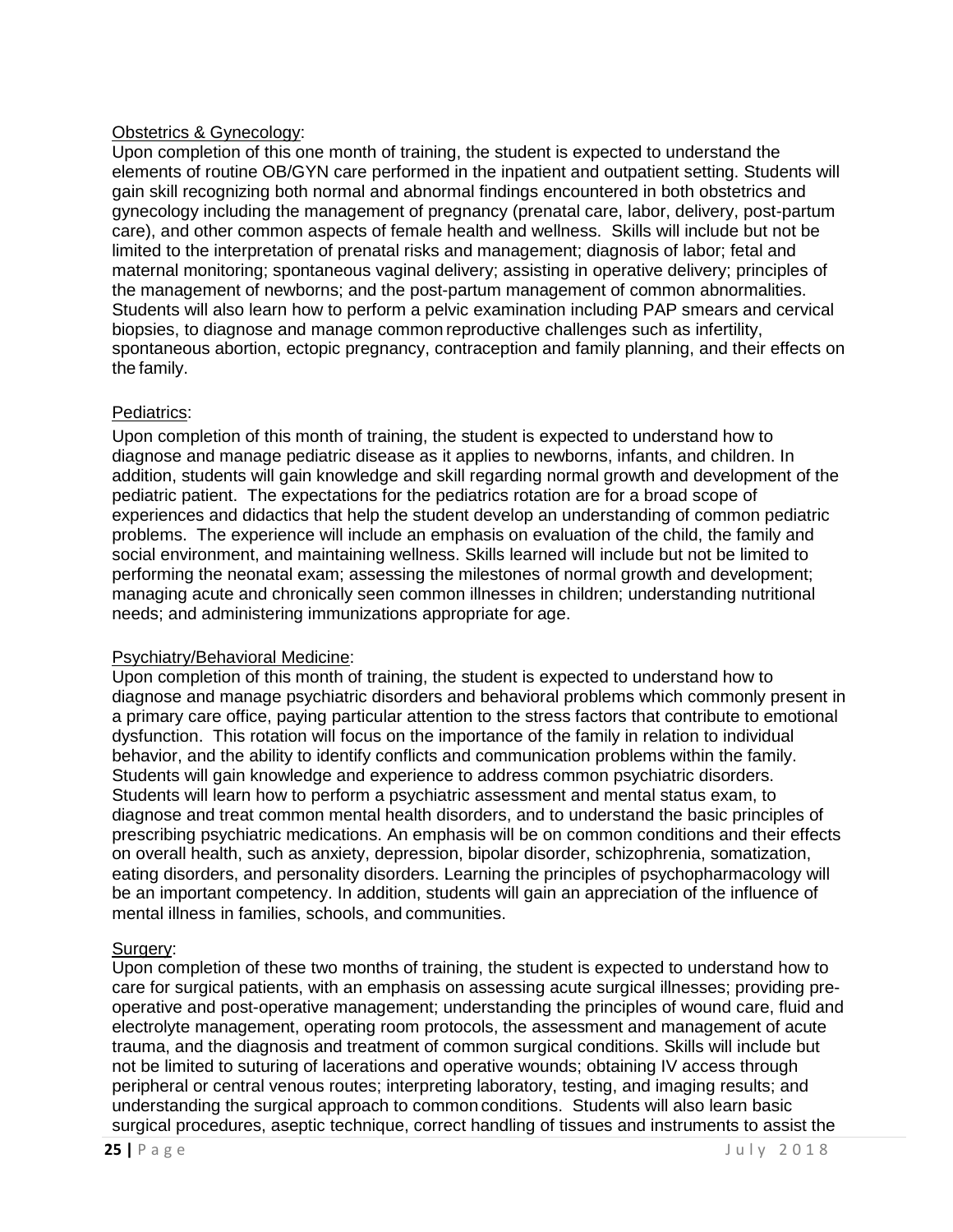surgical team in the pre- and post-operative care of the patient. Students will learn various surgical techniques and recognize potential risks associated with surgical care.

#### **Elective and Selective Rotations**

All elective and selective rotations must comply with MU-COM educational requirements, including appropriately processed affiliation agreements and adherence to limits imposed on the number of rotations completed within a specialty area. Elective and selective requests must be submitted to the clerkship coordinators utilizing the Rotation Request Form at least 90 days prior to the first day of the rotation.

#### *Primary Care Selective (1 month)*

The primary Care (PC) Selective provides the opportunity to spend an additional month training in a traditional primary care specialty – Family Medicine, General Internal Medicine, Obstetrics-Gynecology, Emergency Medicine, or Pediatrics.

#### *Internal Medicine and Surgery Selectives (2 months)*

Internal Medicine and Surgery (IM&S) Selectives provide the opportunity to spend two months training in subspecialty areas of Internal Medicine and Surgery. Options include: Allergy-Immunology, Anesthesiology, Cardiology, Dermatology, Endocrinology, Gastroenterology, Hematology-Oncology, Infectious Disease, Nephrology, Neurology, Ophthalmology, Otolaryngology, Radiology, Plastic Surgery, Pulmonology, Rheumatology, and Urology. The opportunity to complete rotations in other specialty areas may be requested.

#### *Electives (4 months)*

*Fall Semester Year 1*

An elective is defined as "an opportunity for students to explore an area of personal or professional interest beyond the MU-COM required CORE rotations, Primary Care Selectives and Internal Medicine / Surgery Selectives."

| <b>Course Number</b>  | <b>Course Title</b>                               | <b>Credit Hours</b> |
|-----------------------|---------------------------------------------------|---------------------|
| <b>MED 611</b>        | Scientific Foundations of Medicine                | 7.0                 |
| <b>MED 612</b>        | <b>Essential Clinical Anatomy and Development</b> | 7.5                 |
| <b>MED 615</b>        | Introduction to Clinical Medicine 1               | 3.0                 |
| <b>MED 616</b>        | Osteopathic Principles and Practice 1             | 3.0                 |
| <b>MED 617</b>        | Cardiopulmonary Renal (CPR) *                     | 13.5                |
| <b>Semester Total</b> |                                                   | 34.0                |

#### **DOCTOR OF OSTEOPATHIC MEDICINE CURRICULUM**

#### **Years 1 and 2**

*\* Course runs for four weeks in fall semester and nine weeks in spring semester.*

#### *Spring Semester Year 1*

| <b>Course Number</b> | <b>Course Title</b>                   | <b>Credit Hours</b> |
|----------------------|---------------------------------------|---------------------|
| MED 625              | Introduction to Clinical Medicine 2   | 3.0                 |
| MED 626              | Osteopathic Principles and Practice 2 | 3.0                 |
| MED 627              | Neurology, EENT, Motor Systems (NEMS) | 9.5                 |
| Semester Total       |                                       | 15.5                |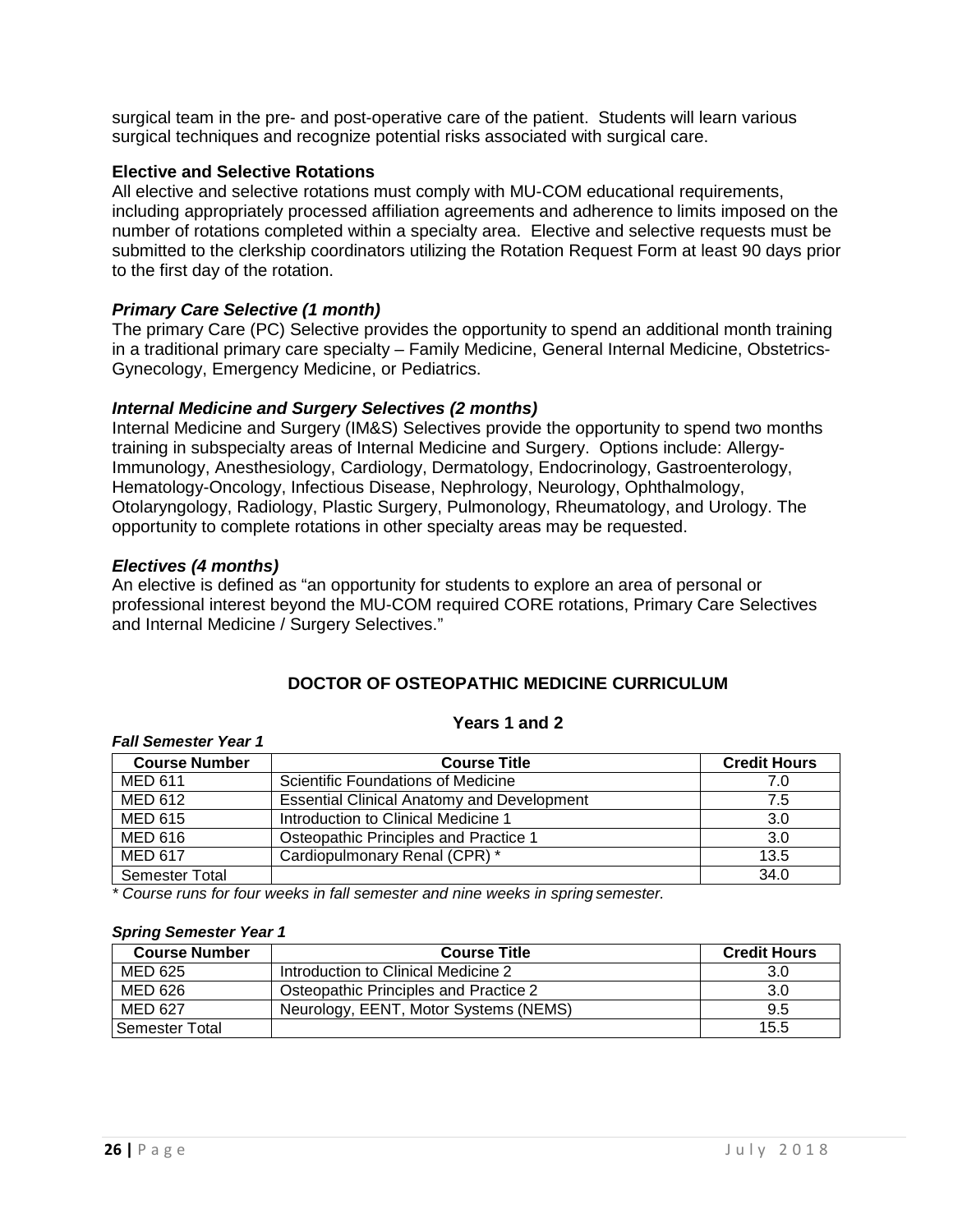#### *Fall Semester Year 2*

| <b>Course Number</b> | <b>Course Title</b>                                   | <b>Credit Hours</b> |
|----------------------|-------------------------------------------------------|---------------------|
| MED 715              | Introduction to Clinical Medicine 3                   | 3.0                 |
| MED 716              | Osteopathic Principles and Practice 3                 | 3.0                 |
| <b>MED 717</b>       | Dermatology, Immunology, Skeletal Muscle, Orthopedics | 7.5                 |
| <b>MED 718</b>       | GI, Endocrine, Metabolism (GEM)                       | 7.5                 |
| Semester Total       |                                                       | 21.0                |

#### *Spring Semester Year 2*

| <b>Course Number</b> | <b>Course Title</b>                   | <b>Credit Hours</b> |
|----------------------|---------------------------------------|---------------------|
| <b>MED 725</b>       | Introduction to Clinical Medicine 4   | 2.0                 |
| MED 726              | Osteopathic Principles and Practice 4 | 2.0                 |
| MED 720              | Reproduction, Aging, Psychiatry (RAP) | 10.5                |
| Semester Total       |                                       | 14.5                |

#### **Years 3 and 4**

| <b>Course Number</b> | <b>Course Title</b>                                            | <b>Credit Hours</b> |
|----------------------|----------------------------------------------------------------|---------------------|
| <b>MED 800</b>       | Family Medicine I Clinical Rotation (Core Rotation)            | 5.0                 |
| <b>MED 801</b>       | <b>Family Medicine II Clinical Rotation (Core Rotation)</b>    | 5.0                 |
| <b>MED 803</b>       | Clinical Colloquium I                                          | 5.0                 |
| MED XXX              | <b>Clinical Colloquium II</b>                                  | 5.0                 |
| <b>MED 810</b>       | Internal Medicine I Clinical Rotation (Core Rotation)          | 5.0                 |
| <b>MED 811</b>       | Internal Medicine II Clinical Rotation (Core Rotation)         | 5.0                 |
| <b>MED 907</b>       | Internal Medicine Sub Internship                               | 5.0                 |
| IMS 9XX              | <b>Internal Medicine Selective</b>                             | 5.0                 |
| PCS 9XX              | <b>Primary Care Selective</b>                                  | 5.0                 |
| <b>MED 822</b>       | <b>Emergency Medicine (Core Rotation)</b>                      | 5.0                 |
| <b>MED 829</b>       | Osteopathic Principles and Practice 5 (OMM)                    | 5.0                 |
| <b>MED 835</b>       | <b>Surgery I Clinical Rotation (Core Rotation)</b>             | 5.0                 |
| <b>MED 836</b>       | <b>Surgery II Clinical Rotation (Core Rotation)</b>            | 5.0                 |
| SUR 9XX              | <b>Surgery Selective Rotation</b>                              | 5.0                 |
| <b>MED 840</b>       | <b>Obstetrics/Gynecology Clinical Rotation (Core Rotation)</b> | 5.0                 |
| <b>MED 850</b>       | <b>Pediatrics Clinical Rotation (Core Rotation)</b>            | 5.0                 |
| <b>MED 860</b>       | <b>Psychiatry Clinical Rotation (Core Rotation)</b>            | 5.0                 |
| MED 9XX              | Elective Rotations*                                            | 20.0                |
| Total Years 3 and 4  | Minimum Required Credit Hours                                  | 105.0               |

 $*$ All MU-COM students complete an OMM experience in the  $4<sup>th</sup>$  year as a graduation requirement. Students may choose to enroll in MED 901 (OPP6) or MED 929 (OMM Longitudinal Experience). If students choose to enroll in MED 901, they must complete two (2) additional electives. If students choose to enroll in MED 929, they must complete three (3) additional electives.

\*Elective rotations can be split into 1 month (5.0 credit hours) or two week (2.5 credit hours) rotations. Students can request a maximum of four rotations that meet for two weeks.

<span id="page-27-0"></span>Credit Hour Breakdown Year  $1 = 49.5$  credit hours Year  $2 = 35.5$  credit hours Year 3 and  $4 = 105.0$  credit hours **Minimum Credit Hours Required for Graduation = 190.0**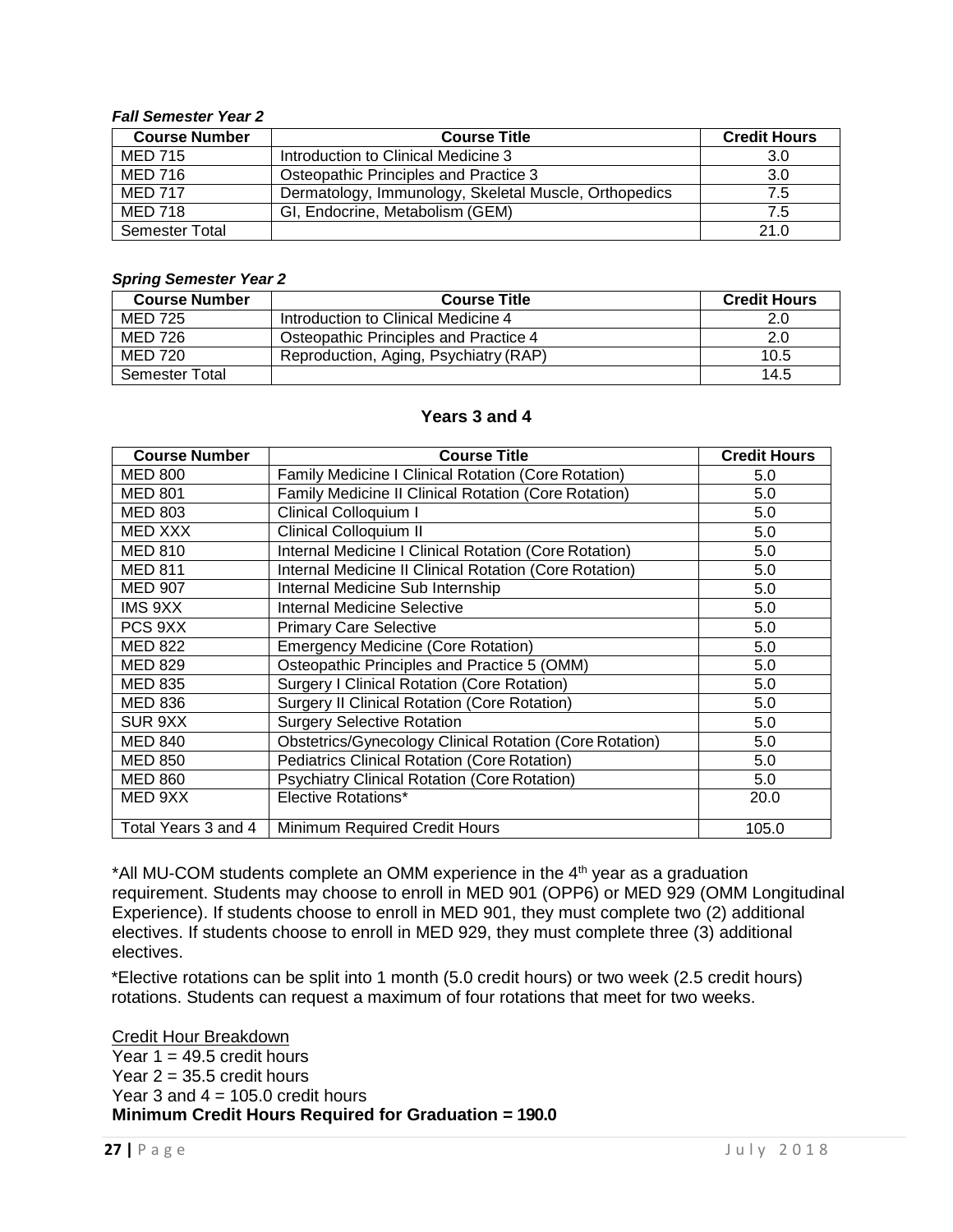According to the U.S. Secretary of Education in 34 CFR 600.2, one hour of classroom or direct faculty instruction each week for approximately fifteen weeks per semester constitutes one credit hour of work. During clerkships, a minimum of 140 hours of patient contact = 5 credit hours. Assignment of credit hours to all courses and rotations is subject to change based on consultation with faculty members and/or the preceptor/site personnel.

#### **CLERKSHIP SCHEDULING PROCESS**

In the fall of the semester of the 2<sup>nd</sup> year, students have the opportunity to rank-order clerkship sequences based on personal preferences. Using the New Innovations software, student preferences are maximized and determined. Students are notified of their core rotation assignments in spring of the 2<sup>nd</sup> academic year.

#### **EDUCATIONAL POLICIES**

#### **PRIVACY OF STUDENT RECORDS**

Marian University operates in compliance with the Family Educational Rights and Privacy Act of 1974 (FERPA), as amended. Please see the MU Graduate Catalog for a description of student rights and protection of information.

#### **Maintenance of Student Records**

There is one Admissions file for each applicant and each program for which he or she applies. This file is kept in the Office of Admissions until the point of matriculation. When the student matriculates, the following materials are retained in the Office of the Registrar and all other materials in the applicant file are purged in accordance with the FERPA of 1974, as amended. A student can request to review the information in his/her file with a 10 day written notice to the Office of the Registrar.

Information retained in the file is as follows:

- Current Application
- AACOMAS Profile (for D.O. Students)
- **Transcripts**
- Standardized Test Scores (i.e. MCAT, GRE, MAT)
- Letters of Acceptance and Prepayment
- Completed Technical Standards Form
- Previous Applications and Decision-related correspondence

Other data accrued during the student's tenure at the College including, but not limited to, transcripts, board scores, academic status letters (i.e. probation, warning, dismissal), course related forms (i.e. withdrawal), name change, and change of status documentation will be placed in the student's file. Transcripts or grade reports from other institutions, Criminal Background check, copies of scores from National Tests (MCAT, National Board, Praxis etc.) and/or any other third party material will NOT be released by MU-COM. Students must contact the institution that issued these documents to obtain copies.

#### **Access to Student Records**

Access to student's record may be granted to school officials determined to have a legitimate educational interest. The custodian of the records must determine the legitimacy of each request. A school official is determined to have a legitimate educational interest if the information requested is required for that official to: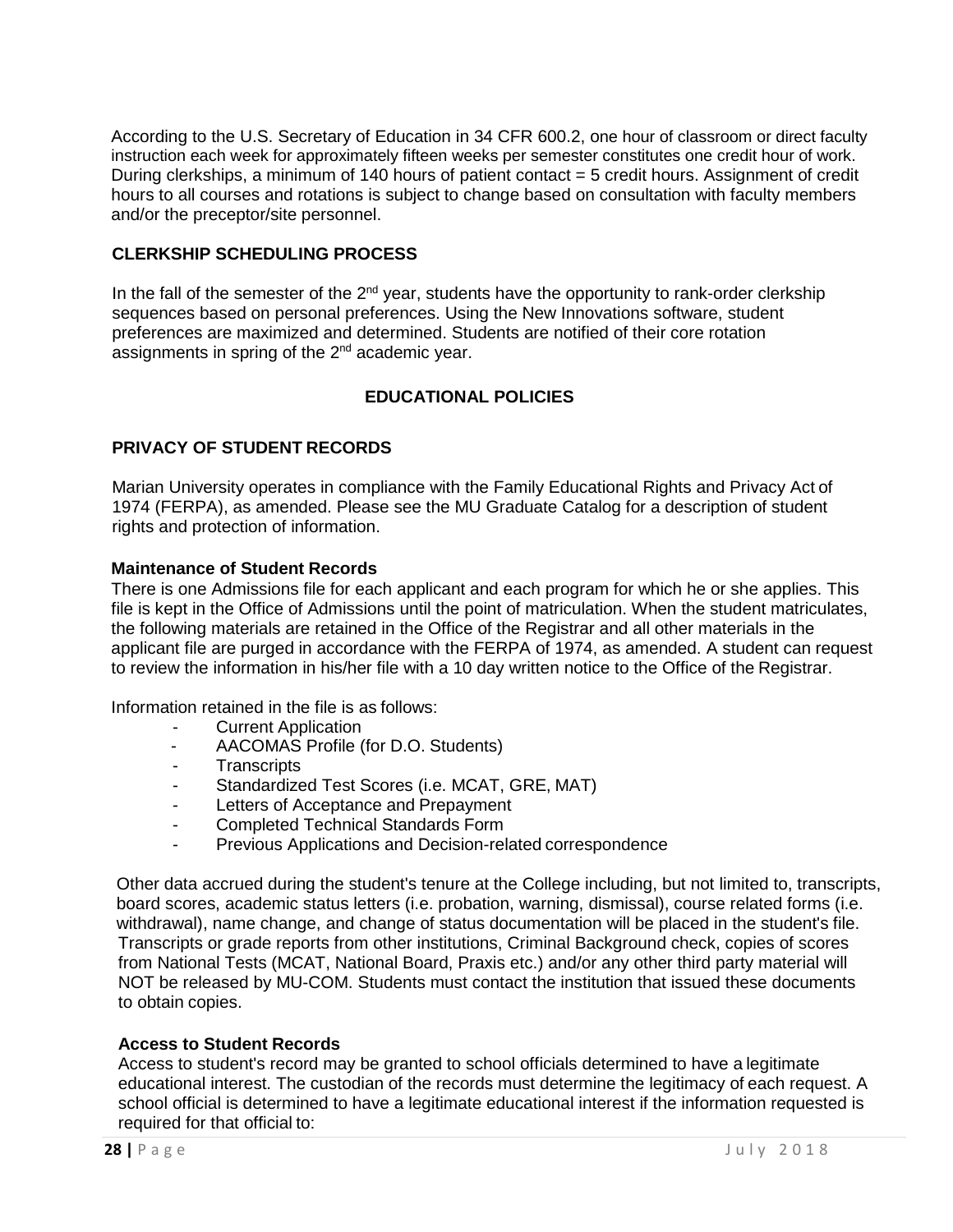- Perform appropriate tasks that are specified in his/her position description or contract/agreement
- Perform a task related to the student's education
- Provide a service or benefit relating to the student or student's family, such as health care, counseling, job placement or financial aid

The school official is not authorized to share this information with a third party without the student's written permission. Such information, when it has fulfilled its original purpose, should be returned to the originating office. All other access to a student's record is granted in accordance with FERPA.

#### **FERPA Complaints**

Complaints regarding alleged violations of rights accorded by students by the Family Educational Rights and Privacy Act or the regulations promulgated under may be directed in writing to:

#### **Family Policy Compliance Office**

U.S. Department of Education 400 Maryland Avenue, SW Washington, DC 20202-5901

<span id="page-29-0"></span>For more information visit the Department of Education's Family Compliance Office at <http://www.ed.gov/offices/OM/fpco/index.html>

#### **POLICY OF FAIRNESS AND EQUAL OPPORTUNITY**

Marian University does not discriminate on the basis of age, race, ethnicity, color, ancestry, gender, gender identity, sex, religion, sexual orientation, creed, national origin, or ability in the selection of administrative personnel, faculty and staff, and students. MU-COM subscribes to the principles and adheres to the requirements of state and federal law pertaining to civil rights and equal opportunity, in accordance with the requirements of Title VI of the Civil Rights Act of 1964, as amended; the American's with Disabilities Act of 1990 and section 504 of the Rehabilitation Act of 1973, as amended; the Age Discrimination Act of 1975, as amended; and The Jeanne Clery Disclosure of Campus Security Policy and Campus Crime Statistics Act (20 USC § 1092(f)).

Marian University supports Title IX of the Education Amendments of 1972, which prohibits discrimination based on gender in educational programs receiving federal financial assistance. Title IX also protects students and employees both male and female, from unlawful sexual harassment, (unwelcome conduct of a sexual nature, unwelcome sexual advances, requests for sexual favors, and other verbal, nonverbal, or physical conduct of a sexual nature). Sexual harassment also includes sexual violence (sexual assault, battery, or coercion; rape), in school programs and activities. Individuals with questions or concerns regarding monitoring of compliance or those who wish to file a complaint of non-compliance may contact Marian University's Title IX Coordinator: Ruth Rodgers, at: rrodgers@marian.edu; 317.955.6321; Room 201 RLSC; or the Office of Civil Rights. Information about the Office of Civil Rights and Title IX compliance can be found at [www.ed.gov/about/offices/list/ocr/index.html.](http://www.ed.gov/about/offices/list/ocr/index.html)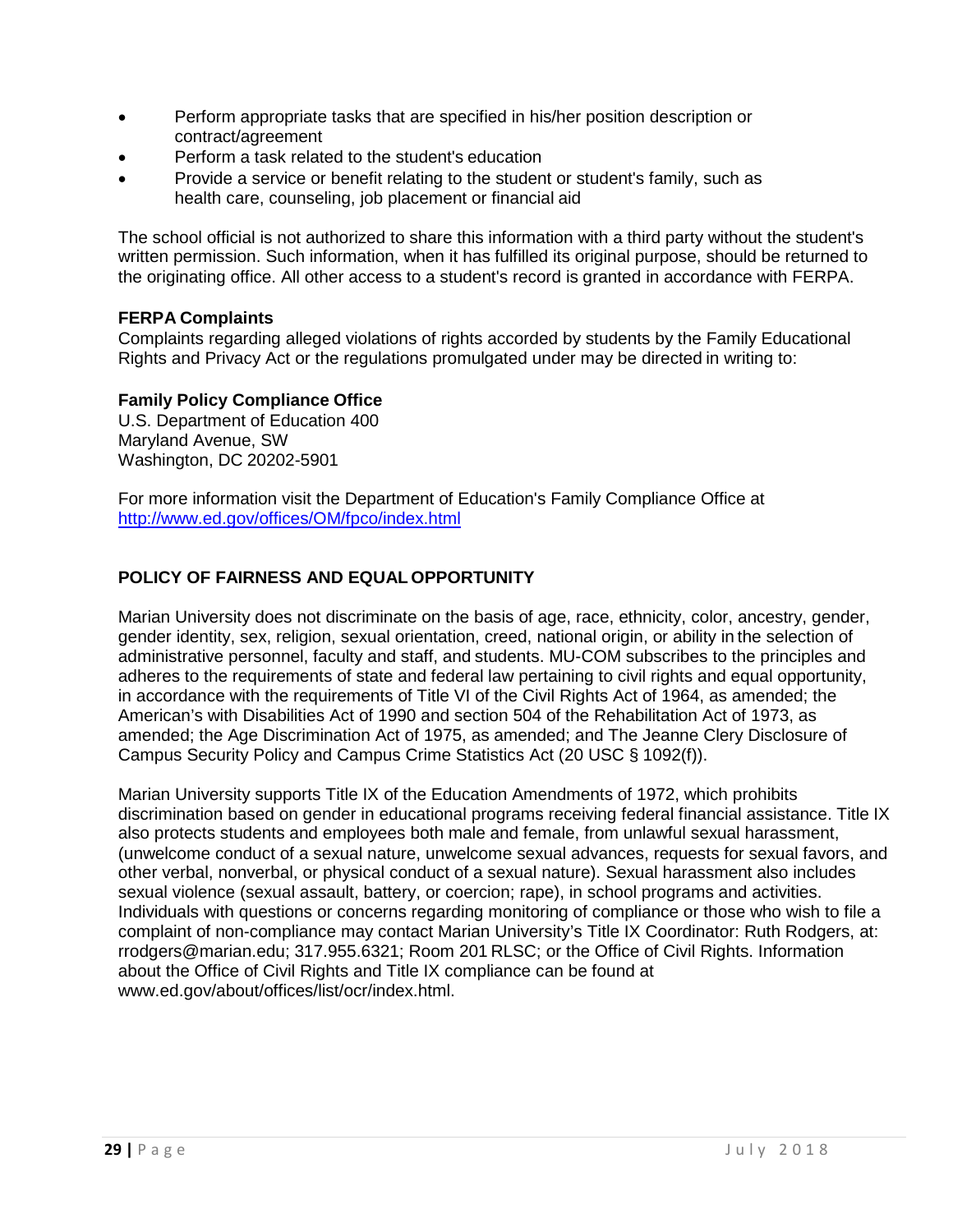#### **ADMINISTRATION AND FACULTY OF MU-COM**

#### **ADMINISTRATION**

### **CLINICAL CHAIRS**

Elizabeth Cunningham, DO Clinical Chair, Psychiatry<br>
Mark DiLella, DO Clinical Chair, Surgery/Or Barbara Matakevich, DO Clinical Chair, OB/Gyn Heather Richardson, DO Clinical Chair, Pediatrics

### **CLINICAL FACULTY**

#### **BIOMEDICAL SCIENCE FACULTY**

David Gardner, PhD<br>
Julia Hum. PhD<br>
Assistant Professor. Phy Richard Klabunde, PhD Professor, Physiology

Donald Sefcik, DO COM Dean and Vice President of Health Professions Bryan Larsen, PhD **Associate Dean for Biomedical Sciences**<br>
Jana Baker, DO **Assistant Dean for Clinical Affairs** Assistant Dean for Clinical Affairs Rhonda Garrison **Assistant Dean for Continuum of Physician Education** Clint Whitson, MS and Assistant Dean for Student Affairs Sarah Zahl, PhD<br>
Regina Asaro, DO **Assistant Dean for Accreditation Logistics & Advancement**<br>
Chair of Osteopathic Manipulative Medicine Regina Asaro, DO **Chair of Osteopathic Manipulative Medicine**<br>
John Lucich, MD Chair of Internal Medicine Chair of Internal Medicine Angela Wagner, DO Chair of Family Medicine Luke Nelligan, DO Senior Advisor to the Dean

Clinical Chair, Emergency Medicine Jesse Clark, DO Clinical Chair, Family Medicine Clinical Chair, Surgery/Orthopedics Leah Gehring, DO Clinical Chair, Internal Medicine

Regina Asaro, DO **Associate Professor, Osteopathic Manipulative Medicine**<br>Jana Baker, DO **Associate Professor, Internal Medicine** Associate Professor, Internal Medicine Garren Gebhardt, DO **Assistant Professor, Osteopathic Manipulative Medicine** Daniel Gelfman, MD Associate Professor, Internal Medicine Samuel Gurevitz, PharmD Clinical Associate Professor, Pharmacology John Lucich, MD Associate Professor, Internal Medicine Lyree Mikhail, MD Associate Professor, Obstetrics and Gynecology Veera Motashaw, DO **Assistant Professor, Osteopathic Manipulative Medicine** Veera Luke Nelligan, DO<br>
Donald Sefcik. DO 
Assistant Professor, Family Medicine<br>
Professor, Family Medicine Donald Sefcik, DO<br>
Michael Summers, MD<br>
Assistant Professor, Family Medicine Assistant Professor, Family Medicine Angela Wagner, DO **Assistant Professor, Family Medicine**<br>
Emily Young, MD **Assistant Professor, Internal Medicine** Assistant Professor, Internal Medicine and Pediatrics Sarah Zahl, PhD Assistant Professor, Family Medicine

Samina Akbar, PhD Associate Professor, Microbiology Sage Arbor, PhD Assistant Professor, Biochemistry Tafline Arbor, PhD **Associate Professor, Anatomy** Samina Akbar, PhD<br>Bhupal Bhetwal, PhD **Assistant Professor, Biochemistry** Bhupal Bhetwal, PhD<br>
Assistant Professor, Biochemistry and Molecular Biology<br>
Medhane Cumbay. PhD<br>
Assistant Professor. Pharmacology Medhane Cumbay, PhD<br>
David Dufeau. PhD<br>
Assistant Professor. Anatomy<br>
Assistant Professor. Anatomy Assistant Professor, Anatomy Assistant Professor, Physiology Michael La Fontaine, PhD Associate Professor, Biochemistry Bryan Larsen, PhD Professor, Microbiology and Immunology